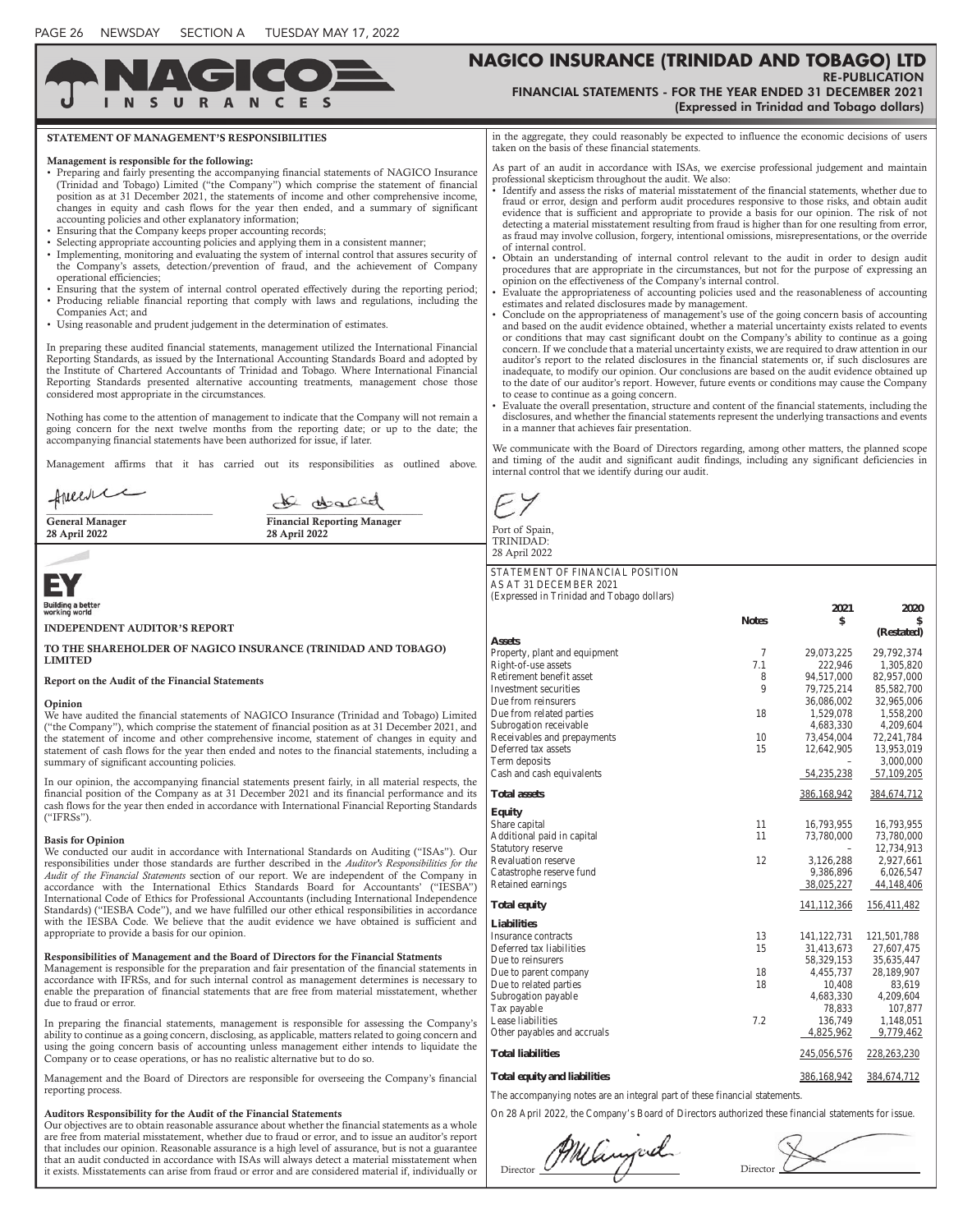| STATEMENT OF INCOME AND OTHER COMPREHENSIVE INCOME<br>FOR THE YEAR ENDED 31 DECEMBER 2021<br>(Expressed in Trinidad and Tobago dollars) |              |                |                | STATEMENT OF CASH FLOWS<br>FOR THE YEAR ENDED 31 DECEMBER 2021<br>(Expressed in Trinidad and Tobago dollars) |              |                           |                          |
|-----------------------------------------------------------------------------------------------------------------------------------------|--------------|----------------|----------------|--------------------------------------------------------------------------------------------------------------|--------------|---------------------------|--------------------------|
|                                                                                                                                         |              | 2021           | 2020           |                                                                                                              | <b>Notes</b> | 2021<br>\$                | 2020<br>\$               |
|                                                                                                                                         | <b>Notes</b> | \$             | \$             | <b>Cash flows from operating activities</b>                                                                  |              |                           |                          |
| <b>Revenues</b>                                                                                                                         |              | 132,782,931    | 130,970,601    | Loss before taxation                                                                                         |              | (1,835,964)               | (1,329,763)              |
| Gross insurance premium<br>Insurance premiums ceded to reinsurers                                                                       |              | (64, 428, 437) | (40,926,296)   | Adjustments for:                                                                                             |              |                           |                          |
|                                                                                                                                         |              |                |                | Depreciation of property, plant and equipment                                                                | 7            | 643,487                   | 785,367                  |
| Net premium written                                                                                                                     |              | 68,354,494     | 90,044,305     | Depreciation from right-of-use assets                                                                        | 7.1          | 714,225                   | 972,403                  |
| Change in net unearned premium reserve                                                                                                  |              | 6,690,606      | (18,740,113)   | Bad debt expense                                                                                             |              |                           | (41, 687)                |
|                                                                                                                                         |              |                |                | Investment and other income<br>Gain on disposal of investment security                                       |              | (7,628,716)<br>(876, 556) | (6,415,838)<br>(12, 297) |
| Net insurance premium revenue                                                                                                           |              | 75,045,100     | 71,304,192     | Amortization of premium on bond                                                                              |              | 519,433                   | (649, 305)               |
| Investment income                                                                                                                       |              | 3,358,530      | 3,345,033      | Other non-cash adjustments                                                                                   |              | 1,387,023                 |                          |
| Commission income                                                                                                                       |              | 1,349,030      | 11,680,095     |                                                                                                              |              | (7,077,068)               | (6,691,120)              |
| Other income                                                                                                                            |              | 4,270,186      | 3,083,102      | Operating loss before working capital changes<br>Change in retirement benefit asset                          |              | (2,004,000)               | 1,078,000                |
| Net income                                                                                                                              |              | 84,022,846     | 89,412,422     | Change in receivables and prepayments                                                                        |              | (3,070,731)               | (7,630,548)              |
|                                                                                                                                         |              |                |                | Change in due from/to reinsurers                                                                             |              | 23,168,438                | 34,458,335               |
| <b>Expenses</b><br>Insurance claims and loss adjustment expenses                                                                        | 14           | 47,526,910     | 51,565,228     | Change in related party balances                                                                             |              | (44,089)                  | (244,710)                |
| Recoveries                                                                                                                              | 14           | (15,209,610)   | (18, 141, 494) | Change in subrogation provision                                                                              |              | $\qquad \qquad -$         | 3,835,292                |
|                                                                                                                                         |              |                |                | Change in insurance contracts                                                                                |              | 19,620,943                | (9,729,374)              |
| Net insurance claims and loss adjustment expenses                                                                                       | 14           | 32,317,300     | 33,423,734     | Change in other payables and due to parent                                                                   |              | (28,687,670)              | 11,162,500               |
| Expenses for the acquisition of insurance contracts                                                                                     |              | 20,444,302     | 24, 287, 173   | Other changes in working capital through retained earnings                                                   |              | (14,824,796)              |                          |
| Other operating and administration expenses                                                                                             | 16           | 33,097,208     | 33,031,278     |                                                                                                              |              | (12,918,973)              | 26,238,375               |
|                                                                                                                                         |              |                |                | Tax paid                                                                                                     |              | (875, 878)                | (885, 182)               |
| Total expenses                                                                                                                          |              | 85,858,810     | 90,742,185     | Net cash flows (used in)/provided by operating activities                                                    |              | (13,794,851)              | 25,353,193               |
| Net loss before taxation                                                                                                                |              | (1,835,964)    | (1,329,763)    | <b>Cash flows from investing activities</b>                                                                  |              |                           |                          |
| <b>Taxation</b> credit                                                                                                                  | 15           | 146,345        | 4,243,987      | Interest and dividends received                                                                              |              | 3,128,891                 | 3,361,754                |
|                                                                                                                                         |              |                |                | Purchase of property, plant and equipment                                                                    |              | (10,779)                  | (130, 498)               |
| Net (loss)/profit for the year                                                                                                          |              | (1,689,619)    | 2,914,224      | Purchase of investment securities                                                                            |              | (26,794,088)              | (18,000,000)             |
| Other comprehensive gain/(loss)                                                                                                         |              |                |                | Proceeds from maturity of investment securities                                                              |              | 32,338,017                | 10,788,357               |
| Items that will never be reclassified to profit or loss:                                                                                |              |                |                | Net cash flows provided by/(used in) investing activities                                                    |              | 8,662,041                 | (3,980,987)              |
| Gain/(loss) on retirement benefit asset                                                                                                 |              | 9,556,000      | (3,156,000)    |                                                                                                              |              |                           |                          |
|                                                                                                                                         |              |                |                | <b>Cash flows from financing activities</b><br>Repayment of lease liabilities                                |              | (741, 157)                | (891, 021)               |
| Items that may be reclassified to profit or loss:                                                                                       |              |                |                |                                                                                                              |              |                           |                          |
| Net change in fair value of available-for-sale investments                                                                              |              | 198,627        | (54, 541)      | Net cash flows used in financing activities                                                                  |              | (741, 157)                | (891, 021)               |
| Income tax effect                                                                                                                       |              | (2,866,800)    | 946,800        |                                                                                                              |              |                           |                          |
|                                                                                                                                         |              |                |                | Net (decrease)/increase in cash and cash equivalents                                                         |              | (5,873,967)               | 20,481,785               |
| Other comprehensive income/(loss)                                                                                                       |              | 6,887,827      | (2,263,741)    | Cash and cash equivalents at beginning of year                                                               |              | 60,109,205                | 39,627,420               |
| Total comprehensive income for the year                                                                                                 |              | 5,198,208      | 650.483        | Cash and cash equivalents at end of year                                                                     |              | 54,235,238                | 60.109.205               |
| Net (loss)/profit attributable to shareholders                                                                                          |              | (1,689,619)    | 2,914,224      | <b>Represented by:</b>                                                                                       |              |                           |                          |
|                                                                                                                                         |              |                |                | Term deposits                                                                                                |              |                           | 3,000,000                |
| Total comprehensive income attributable to shareholders                                                                                 |              | 5,198,208      | 650,483        | Cash at bank and in hand                                                                                     |              | 54,235,238                | 57,109,205               |
|                                                                                                                                         |              |                |                |                                                                                                              |              | 54.235.238                | 60.109.205               |
| The accompanying notes are an integral part of these financial statements.                                                              |              |                |                | The accompanying notes are an integral part of these financial statements.                                   |              |                           |                          |

STATEMENT OF CHANGES IN EQUITY FOR THE YEAR ENDED 31 DECEMBER 2021

(Expressed in Trinidad and Tobago dollars)

|                                                                                                      | <b>Share</b><br>capital | <b>Additional</b><br>paid in<br>capital                                                                                                                | <b>Statutory</b><br>reserve | Catastrophe<br>reserve<br>fund | <b>Revaluation</b><br>reserve | <b>Retained</b><br>earnings | Total          |
|------------------------------------------------------------------------------------------------------|-------------------------|--------------------------------------------------------------------------------------------------------------------------------------------------------|-----------------------------|--------------------------------|-------------------------------|-----------------------------|----------------|
|                                                                                                      | S                       |                                                                                                                                                        |                             | S                              | S                             |                             |                |
| <b>Balance at 1 January 2021</b>                                                                     | 16,793,955              | 73,780,000                                                                                                                                             | 12,734,913                  | 6,026,547                      | 2,927,661                     | 44,148,406                  | 156,411,482    |
| Statutory fund reallocation                                                                          |                         |                                                                                                                                                        | (12, 734, 913)              |                                |                               | 12,734,913                  |                |
| Transfer from retained earnings                                                                      |                         |                                                                                                                                                        |                             | 3,360,349                      |                               | (3,360,349)                 |                |
| Depreciation in fair value of                                                                        |                         |                                                                                                                                                        |                             |                                |                               |                             |                |
| available-for-sale investments, net                                                                  |                         |                                                                                                                                                        |                             |                                | 198,627                       |                             | 198,627        |
| Other movements                                                                                      |                         |                                                                                                                                                        |                             |                                |                               | (7,915,712)                 | (7,915,712)    |
| Movement in restated UPR and                                                                         |                         |                                                                                                                                                        |                             |                                |                               |                             |                |
| prepaid commissions                                                                                  |                         |                                                                                                                                                        |                             |                                |                               | (12, 581, 612)              | (12, 581, 612) |
| Gain on retirement benefit asset, net                                                                |                         |                                                                                                                                                        |                             |                                |                               | 6,689,200                   | 6,689,200      |
| Net loss for the year                                                                                |                         |                                                                                                                                                        |                             |                                |                               | (1,689,619)                 | (1,689,619)    |
| <b>Balance at 31 December 2021</b>                                                                   | 16,793,955              | 73,780,000                                                                                                                                             |                             | 9,386,896                      | 3,126,288                     | 38,025,227                  | 141,112,366    |
| <b>Balance at 1 January 2020</b>                                                                     | 16,793,955              | 73,780,000                                                                                                                                             | 10,674,401                  | 614,882                        | 2,982,202                     | 38, 333, 947                | 143, 179, 387  |
| Depreciation in fair value of                                                                        |                         |                                                                                                                                                        |                             |                                |                               |                             |                |
| available-for-sale investments, net                                                                  |                         |                                                                                                                                                        |                             |                                | (54, 541)                     |                             | (54, 541)      |
| Prior period adjustments (Note 21)                                                                   |                         |                                                                                                                                                        |                             |                                |                               | 12,581,612                  | 12,581,612     |
| Statutory fund reallocations                                                                         |                         |                                                                                                                                                        | 2,060,512                   | 5,411,665                      |                               | (7, 472, 177)               |                |
| Loss on retirement benefit asset, net                                                                |                         |                                                                                                                                                        |                             |                                |                               | (2,209,200)                 | (2,209,200)    |
| Net profit for the year                                                                              |                         |                                                                                                                                                        |                             |                                |                               | 2,914,224                   | 2,914,224      |
| <b>Balance at 31 December 2020</b><br>(Restated)                                                     | 16,793,955              | 73,780,000                                                                                                                                             | 12,734,913                  | 6,026,547                      | 2,927,661                     | 44,148,406                  | 156,411,482    |
| a that the new constants may be a started to a series of the constant of the started to a started to |                         | $\mathcal{L}_{\text{max}}$ and $\mathcal{L}_{\text{max}}$ and $\mathcal{L}_{\text{max}}$ and $\mathcal{L}_{\text{max}}$ and $\mathcal{L}_{\text{max}}$ |                             |                                |                               |                             |                |

The accompanying notes are an integral part of these financial statements.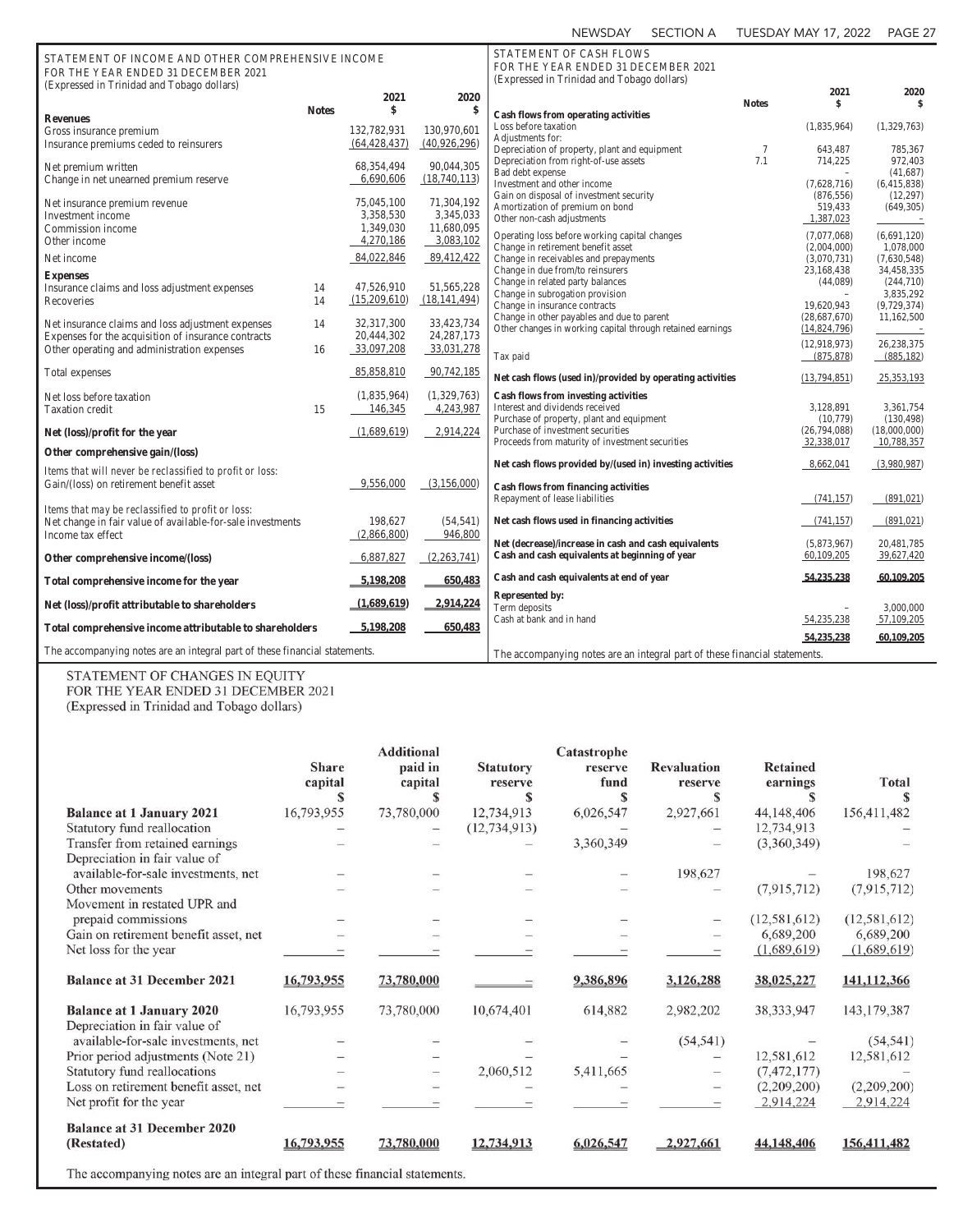| <b>Notes to the Financial Statements</b><br>1. Incorporation and business activities |     |                                                                                                                                                                                                                                                                                                                                                                                                                                                                                                                                                                                                                                                                                                                                                                                                | A financial instrument is regarded as quoted in an active market if quoted prices are readily and<br>regularly available from an exchange, dealer, broker, pricing service or regulatory agency, and<br>those prices represent actual and regularly occurring market transactions on an arm's-length basis.                                                                                                                                                                                                                                                                                                                                                                                                       |
|--------------------------------------------------------------------------------------|-----|------------------------------------------------------------------------------------------------------------------------------------------------------------------------------------------------------------------------------------------------------------------------------------------------------------------------------------------------------------------------------------------------------------------------------------------------------------------------------------------------------------------------------------------------------------------------------------------------------------------------------------------------------------------------------------------------------------------------------------------------------------------------------------------------|-------------------------------------------------------------------------------------------------------------------------------------------------------------------------------------------------------------------------------------------------------------------------------------------------------------------------------------------------------------------------------------------------------------------------------------------------------------------------------------------------------------------------------------------------------------------------------------------------------------------------------------------------------------------------------------------------------------------|
|                                                                                      |     | NAGICO Insurance (Trinidad & Tobago) Limited (the Company) is incorporated and<br>domiciled in the Republic of Trinidad and Tobago and is a wholly owned subsidiary of<br>National General Insurance Corporation (NAGICO) N.V., whose ultimate parent is NAGICO<br>Holdings Limited. The Company is engaged in the underwriting of all classes of general<br>insurance business. Its registered office is located at 95-97 Queen Street, Port of Spain,                                                                                                                                                                                                                                                                                                                                        | If the above criteria are not met, the market is regarded as being inactive.<br>In cases where the fair value of unlisted equity instruments cannot be determined reliably, the<br>instruments are carried at cost less any impairments. Investment in government bonds are carried<br>at amortized cost less any impairments due to lack of an active market.                                                                                                                                                                                                                                                                                                                                                    |
|                                                                                      |     | Trinidad and Tobago.<br>These financial statements were authorized for issue by the Board of Directors on 28 April 2022.                                                                                                                                                                                                                                                                                                                                                                                                                                                                                                                                                                                                                                                                       | The amortized costs less impairment provision of insurance receivables are assumed to<br>approximate their fair value due to the short-term nature of these receivables.                                                                                                                                                                                                                                                                                                                                                                                                                                                                                                                                          |
|                                                                                      |     | 2. Basis of preparation                                                                                                                                                                                                                                                                                                                                                                                                                                                                                                                                                                                                                                                                                                                                                                        | The fair value of financial liabilities for disclosure purposes is estimated by discounting the future                                                                                                                                                                                                                                                                                                                                                                                                                                                                                                                                                                                                            |
|                                                                                      |     | The principal accounting policies applied in the preparation of these financial statements are<br>set out below. These policies have been consistently applied to all the years presented.                                                                                                                                                                                                                                                                                                                                                                                                                                                                                                                                                                                                     | contractual cash flows at the current market interest rate that is available to the Group for similar<br>financial instruments. The carrying amounts of trade payables and other current liabilities<br>approximate fair values due to the short-term maturities of these liabilities.                                                                                                                                                                                                                                                                                                                                                                                                                            |
|                                                                                      | (a) | Statement of compliance<br>These financial statements of the Company have been prepared in accordance with<br>International Financial Reporting Standards ("IFRS") and its interpretations as issued<br>by the International Accounting Standards Board ("IASB").                                                                                                                                                                                                                                                                                                                                                                                                                                                                                                                              | Information about assumptions and estimation uncertainties that have a significant risk resulting<br>in a material adjustment in the year ended 31 December 2021 (and 2020) is included in the<br>measurement of defined benefit obligations (i.e., key actuarial assumptions) and recognition and<br>measurement of provisions and contingencies (i.e., key assumptions about the likelihood and                                                                                                                                                                                                                                                                                                                 |
|                                                                                      | (b) | <b>Basis of measurement</b><br>These financial statements have been prepared under the historical cost basis except for<br>the fair value measurement of available-for-sale financial instruments and land and<br>buildings.                                                                                                                                                                                                                                                                                                                                                                                                                                                                                                                                                                   | magnitude of an outflow of resources).<br>Impairment of assets<br>The Company assesses at each reporting date, whether there is objective evidence that a financial                                                                                                                                                                                                                                                                                                                                                                                                                                                                                                                                               |
|                                                                                      | (c) | Functional and presentation of currency<br>These financial statements are presented in Trinidad and Tobago dollars, which is the<br>Company's functional and presentation currency.                                                                                                                                                                                                                                                                                                                                                                                                                                                                                                                                                                                                            | asset or a group of financial assets is impaired. An impairment exists if one or more events that<br>have occurred since the initial recognition of the asset (an incurred 'loss event'), have an impact on<br>the estimated future cash flows of the financial asset or the group of financial assets that can be<br>reliably estimated. Evidence of impairment may include indications that the debtors or a group of                                                                                                                                                                                                                                                                                           |
|                                                                                      | (d) | Use of estimates, assumptions and judgements<br>The preparation of financial statements in conformity with IFRS requires management<br>to make judgements, estimates and assumptions that affect the application of policies<br>and reported amounts of assets and liabilities, income and expenses and contingent<br>assets and liabilities. The estimates and associated assumptions are based on historical<br>experience and various other factors that are believed to be reasonable under the<br>circumstances, the results of which form the basis of making the judgements about<br>carrying values of assets and liabilities that are not readily apparent from other sources.                                                                                                        | debtors is experiencing significant financial difficulty, default or delinquency in interest or<br>principal payments, the probability that they will enter bankruptcy or other financial<br>reorganization and observable data indicating that there is a measurable decrease in the estimated<br>future cash flows, such as changes in arrears or economic conditions that correlate with defaults.<br>For an investment in an equity security, objective evidence of impairment includes a significant or<br>prolonged decline in its fair value below its cost. The Group considers a decline of 20% to be<br>significant and a period of nine months to be prolonged.                                        |
|                                                                                      |     | Actual results may differ from these estimates.<br>The estimates and underlying assumptions are reviewed on an ongoing basis. Revisions<br>to accounting estimates are recognized in the period in which the estimate is revised if<br>the revision affects only that period or in the period of the revision and future periods if<br>the revision affects both current and future periods.                                                                                                                                                                                                                                                                                                                                                                                                   | Retirement benefit asset<br>The Company has determined that, in accordance with the terms and conditions of the defined<br>benefit plan, and in accordance with statutory requirements (such as minimum funding<br>requirements) of the plan, the present value of refunds or reductions in future contributions is not<br>lower than the balance of the total fair value of the plan assets less the total present value of<br>obligations.                                                                                                                                                                                                                                                                      |
|                                                                                      |     | Judgements made by management in the application of IFRS that have a significant<br>effect on the financial statements and estimates with a significant risk of material<br>adjustment in the next year include:                                                                                                                                                                                                                                                                                                                                                                                                                                                                                                                                                                               | The defined benefit plan is determined using actuarial valuations. The actuarial valuation involves<br>making various assumptions that may differ from actual developments in the future. These<br>principal actuarial assumptions are set out in Note 8 and are reviewed at each reporting date. Due<br>to the complexities involved in the valuation and its long-term nature, a defined benefit plan is<br>highly sensitive to changes in these assumptions.                                                                                                                                                                                                                                                   |
|                                                                                      |     | Held-to-maturity investments<br>Financial assets with fixed or determinable payments and fixed maturities are classified<br>as held-to-maturity when the Company has the positive intention and ability to hold until<br>maturity. These investments are initially recognized at cost, being the fair value of the<br>consideration paid for the acquisition of the investment. All transaction costs directly<br>attributable to the acquisition are also included in the cost of the investment. After initial<br>measurement, held to maturity financial assets are measured at amortized cost, using the<br>effective interest rate method, less impairment. Gains and losses are recognized in the<br>consolidated statement of income when the investments are derecognized or impaired, | Impairment of receivables<br>The Company establishes an allowance for impairment that represents its estimate of projected<br>losses in respect of insurance and other receivables. The main components of this allowance are a<br>specific loss component that relates to individually significant exposures. The loss allowance is<br>determined based on current data of payment statistics for specific circumstances relating to<br>specific transactions.<br><i>Insurance contracts</i>                                                                                                                                                                                                                     |
|                                                                                      |     | as well as through the amortization process.<br>Fair values<br>When measuring the fair value of an asset or liability, the Company uses market<br>observable data as far as possible. Fair values are categorized into different levels in a fair                                                                                                                                                                                                                                                                                                                                                                                                                                                                                                                                              | The estimation of the ultimate liability from claims made under general insurance contracts is an<br>accounting estimate. There are several sources of uncertainty that need to be considered in the<br>estimation of the liability that the Company will ultimately pay for those claims.                                                                                                                                                                                                                                                                                                                                                                                                                        |
|                                                                                      |     | value hierarchy based on the inputs in the valuation techniques as follows:<br>Level $1$ – fair value measurements using quoted prices (unadjusted) in active<br>markets for identical assets or liabilities.<br>Level $2$ – fair value measurements using inputs other than quoted prices included<br>$\bullet$<br>within Level 1 that are observable for the asset and liability, either directly (i.e. as<br>prices) or indirectly (i.e. derived from prices).<br>Level 3 – fair value measurements using inputs for the asset or liability that are not<br>based on observable market data (i.e. unobservable inputs).                                                                                                                                                                     | The Company provides for claims reserves and in addition includes provisions for amounts<br>incurred but not reported (IBNR) at the reporting date based on historic data in predicting future<br>claims settlement estimates. At each reporting date, prior year claims estimates are reassessed for<br>adequacy and changes made to the provision. This is reviewed annually by an independent actuary<br>for reasonableness. The last valuation was performed as at 31 December 2021.<br>Leases<br>The Company cannot readily determine the interest rate implicit in the lease, therefore, it uses its<br>incremental borrowing rate (IBR) to measure lease liabilities. The IBR is the rate of interest that |
|                                                                                      |     | Financial assets at fair value through statement of income are valued using quoted prices<br>in active markets when available. Market values were determined on the basis of<br>available information at the end of the financial year, and therefore, did not take into<br>account subsequent movements.<br>When the fair values of financial assets and financial liabilities recorded in the statement                                                                                                                                                                                                                                                                                                                                                                                      | the Company would have to pay to borrow over a similar term, and with a similar security, the<br>funds necessary to obtain an asset of a similar value to the right-of-use asset in a similar economic<br>environment. The IBR therefore reflects what the Company 'would have to pay', which requires<br>estimation when no observable rates are available or when they need to be adjusted to reflect the<br>terms and conditions of the lease. The Company estimates the IBR using observable inputs (such<br>as market interest rates) when available and is required to make certain entity-specific estimates.                                                                                              |
|                                                                                      |     | of financial position cannot be measured based on quoted prices in active markets, their<br>fair value is measured using valuation techniques including the discounted cash flow<br>(DCF) model. The inputs to these models are taken from observable markets where<br>possible, but where this is not feasible, a degree of judgement is required in establishing<br>fair values. Judgements include considerations of inputs such as liquidity risk, credit risk<br>and model inputs such as volatility for longer dated derivatives and discount rates,<br>prepayment rates and default rate assumptions for asset backed securities.                                                                                                                                                       | Deferred tax<br>Deferred tax assets are recognized for all unused tax losses to the extent that it is probable that<br>taxable profit will be available against which the losses can be utilized. Management judgement is<br>required to determine the amount of deferred tax assets that can be recognized, based on the likely<br>timing and the level of future taxable profits together with future tax planning strategies. The<br>Company assesses the impact of estimated tax losses, which is subject to final approval by the<br>Board of Inland Revenue (BIR), on deferred tax liability. Any final assessment done by the BIR                                                                          |
|                                                                                      |     | For discounted cash flow analysis, estimated future cash flows and discount rates are<br>based on current market information and rates applicable to financial instruments with<br>similar yields, credit quality and maturity characteristics. Estimated future cash flows are                                                                                                                                                                                                                                                                                                                                                                                                                                                                                                                | will be incorporated in the year that this assessment is completed and agreed by the Company.<br>Property, plant and equipment<br>Management exercises judgement in determining whether costs incurred can accrue sufficient                                                                                                                                                                                                                                                                                                                                                                                                                                                                                      |

influenced by factors such as economic conditions (including country specific risks), concentrations in specific industries, types of instruments or currencies, market liquidity and financial conditions of counterparties. Discount rates are influenced by risk free interest rates and credit risk.

### Management exercises judgement in determining whether costs incurred can accrue sufficient future economic benefits to the Company to enable the value to be treated as a capital expense. Further judgement is used upon annual review of the residual values and useful lives of all capital items to determine any necessary adjustments to fair value.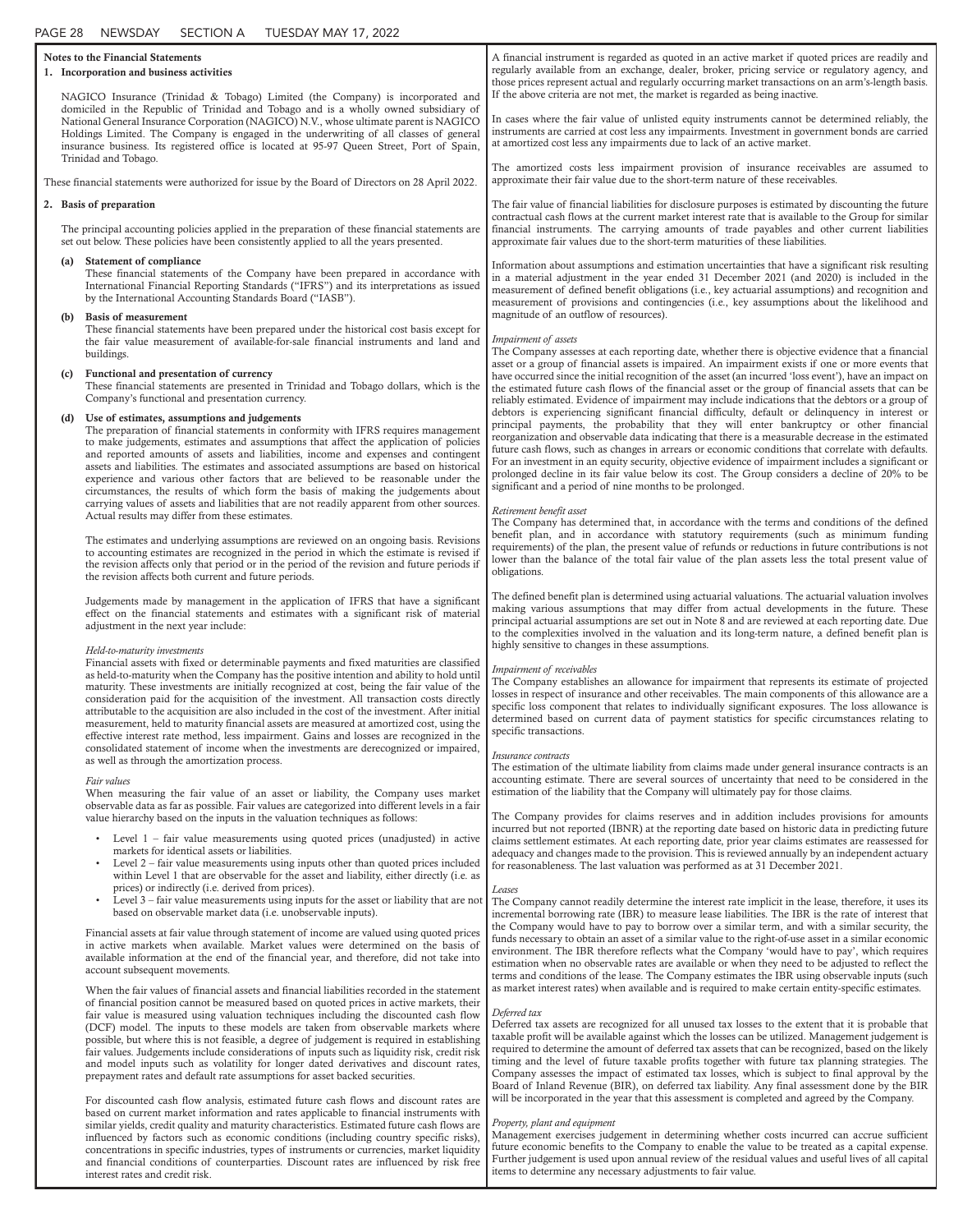|    |                                                                                                                                                                                                                                                                                                                                                                                                                                                                                                                                 | <b>NEWSDAY</b><br><b>SECTION A</b><br><b>TUESDAY MAY 17, 2022</b><br>PAGE 29                                                                                                                                                                                                                                                                                                                                                                                                                                                                                                                                                        |
|----|---------------------------------------------------------------------------------------------------------------------------------------------------------------------------------------------------------------------------------------------------------------------------------------------------------------------------------------------------------------------------------------------------------------------------------------------------------------------------------------------------------------------------------|-------------------------------------------------------------------------------------------------------------------------------------------------------------------------------------------------------------------------------------------------------------------------------------------------------------------------------------------------------------------------------------------------------------------------------------------------------------------------------------------------------------------------------------------------------------------------------------------------------------------------------------|
|    | Revenue from contracts with customers                                                                                                                                                                                                                                                                                                                                                                                                                                                                                           | instrument would the terms of a liability not impact its classification                                                                                                                                                                                                                                                                                                                                                                                                                                                                                                                                                             |
|    | The Company has determined that the performance obligation from contracts with customers<br>has been satisfied at a point in time i.e. when the service is rendered. The amount recognized<br>in the statement of income would be the consideration received amortized over the useful life<br>of the product sold to the customer.                                                                                                                                                                                             | The amendments are effective for annual reporting periods beginning on or after 1 January 2023<br>and must be applied retrospectively. The Company is currently assessing the impact the<br>amendments will have on current practice and whether existing loan agreements may require<br>renegotiation.                                                                                                                                                                                                                                                                                                                             |
|    | <b>Impact of COVID-19</b><br>(e)<br>The coronavirus (COVID-19) pandemic has promoted significant volatility in the<br>financial markets. As at the statement of financial position date and through to the date<br>of approval of the financial statements, there was no material effect from COVID-19<br>related events and transactions that would impact on the Company's ability to operate as<br>a going concern.                                                                                                          | Reference to the Conceptual Framework - Amendments to IFRS 3<br>In May 2020, the IASB issued Amendments to IFRS 3 Business Combinations - Reference to the<br>Conceptual Framework. The amendments are intended to replace a reference to the Framework<br>for the Preparation and Presentation of Financial Statements, issued in 1989, with a reference to<br>the Conceptual Framework for Financial Reporting issued in March 2018 without significantly<br>changing its requirements.                                                                                                                                           |
| 3. | New and amended International Financial Reporting Standards ("IFRSs")<br>The Company applied for the first-time certain standards and amendments, which are<br>effective for annual periods beginning on or after 1 January 2021. The Company has not early<br>adopted any other standard, interpretation or amendment that has been issued but is not yet<br>effective.                                                                                                                                                        | The Board also added an exception to the recognition principle of IFRS 3 to avoid the issue of<br>potential 'day 2' gains or losses arising for liabilities and contingent liabilities that would be within<br>the scope of IAS 37 or IFRIC 21 Levies, if incurred separately.                                                                                                                                                                                                                                                                                                                                                      |
|    | 3.1 New and amended Standards and Interpretations                                                                                                                                                                                                                                                                                                                                                                                                                                                                               | At the same time, the Board decided to clarify existing guidance in IFRS 3 for contingent assets<br>that would not be affected by replacing the reference to the Framework for the Preparation and<br>Presentation of Financial Statements.                                                                                                                                                                                                                                                                                                                                                                                         |
|    | Amendments to IFRS 16 Covid-19 Related Rent Concessions<br>On 28 May 2020, the IASB issued Covid-19-Related Rent Concessions - amendment to IFRS                                                                                                                                                                                                                                                                                                                                                                                | The amendments are effective for annual reporting periods beginning on or after 1 January 2022                                                                                                                                                                                                                                                                                                                                                                                                                                                                                                                                      |
|    | 16 Leases. The amendments provide relief to lessees from applying IFRS 16 guidance on lease<br>modification accounting for rent concessions arising as a direct consequence of the Covid-19<br>pandemic. As a practical expedient, a lessee may elect not to assess whether a Covid-19                                                                                                                                                                                                                                          | and apply prospectively.<br>Property, Plant and Equipment: Proceeds before Intended Use - Amendments to IAS 16                                                                                                                                                                                                                                                                                                                                                                                                                                                                                                                      |
|    | related rent concession from a lessor is a lease modification. A lessee that makes this election                                                                                                                                                                                                                                                                                                                                                                                                                                | <b>Improvements to International Financial Reporting Standards</b>                                                                                                                                                                                                                                                                                                                                                                                                                                                                                                                                                                  |
|    | accounts for any change in lease payments resulting from the Covid-19 related rent concession<br>the same way it would account for the change under IFRS 16, if the change were not a lease<br>modification.                                                                                                                                                                                                                                                                                                                    | In May 2020, the IASB issued Property, Plant and Equipment - Proceeds before Intended Use,<br>which prohibits entities deducting from the cost of an item of property, plant and equipment, any<br>proceeds from selling items produced while bringing that asset to the location and condition<br>necessary for it to be capable of operating in the manner intended by management. Instead, an                                                                                                                                                                                                                                    |
|    | The amendment was intended to apply until 30 June 2021, but as the impact of the Covid-19<br>pandemic is continuing, on 31 March 2021, the IASB extended the period of application<br>of the practical expedient to 30 June 2022. The amendment applies to annual reporting                                                                                                                                                                                                                                                     | entity recognizes the proceeds from selling such items, and the costs of producing those items, in<br>the statement of income.                                                                                                                                                                                                                                                                                                                                                                                                                                                                                                      |
|    | periods beginning on or after 1 April 2021. This amendment had no impact on the financial<br>statements of the Company.<br>Interest Rate Benchmark Reform - Phase 2: Amendments to IFRS 9, IAS 39, IFRS 7,                                                                                                                                                                                                                                                                                                                      | The amendment is effective for annual reporting periods beginning on or after 1 January 2022 and<br>must be applied retrospectively to items of property, plant and equipment made available for use<br>on or after the beginning of the earliest period presented when the entity first applies the                                                                                                                                                                                                                                                                                                                                |
|    | IFRS 4 and IFRS 16<br>The amendments provide temporary reliefs which address the financial reporting effects when                                                                                                                                                                                                                                                                                                                                                                                                               | amendment.<br>The amendments are not expected to have a material impact on the Company.                                                                                                                                                                                                                                                                                                                                                                                                                                                                                                                                             |
|    | an interbank offered rate (IBOR) is replaced with an alternative nearly risk-free interest rate<br>(RFR). The amendments include the following practical expedients:                                                                                                                                                                                                                                                                                                                                                            | Onerous Contracts - Costs of Fulfilling a Contract - Amendments to IAS 37                                                                                                                                                                                                                                                                                                                                                                                                                                                                                                                                                           |
|    | A practical expedient to require contractual changes, or changes to cash flows that are                                                                                                                                                                                                                                                                                                                                                                                                                                         | In May 2020, the IASB issued amendments to IAS 37 to specify which costs an entity needs to<br>include when assessing whether a contract is onerous or loss-making.                                                                                                                                                                                                                                                                                                                                                                                                                                                                 |
|    | directly required by the reform, to be treated as changes to a floating interest rate,<br>equivalent to a movement in a market rate of interest<br>Permit changes required by IBOR reform to be made to hedge designations and hedge<br>$\bullet$<br>documentation without the hedging relationship being discontinued<br>Provide temporary relief to entities from having to meet the separately identifiable<br>requirement when an RFR instrument is designated as a hedge of a risk component                               | The amendments apply a "directly related cost approach". The costs that relate directly to a<br>contract to provide goods or services include both incremental costs and an allocation of costs<br>directly related to contract activities. General and administrative costs do not relate directly to a<br>contract and are excluded unless they are explicitly chargeable to the counterparty under the<br>contract.                                                                                                                                                                                                              |
|    | These amendments had no impact on the financial statements of the Company. The Company<br>intends to use the practical expedients in future periods if they become applicable.<br>3.2 Standards issued but not yet effective                                                                                                                                                                                                                                                                                                    | The amendments are effective for annual reporting periods beginning on or after 1 January 2022.<br>The Company will apply these amendments to contracts for which it has not yet fulfilled all its<br>obligations at the beginning of the annual reporting period in which it first applies the                                                                                                                                                                                                                                                                                                                                     |
|    | The standards that are issued, but not yet effective, up to the date of issuance of the                                                                                                                                                                                                                                                                                                                                                                                                                                         | amendments.                                                                                                                                                                                                                                                                                                                                                                                                                                                                                                                                                                                                                         |
|    | Company's financial statements are disclosed below. The Company intends to adopt these<br>standards, if applicable, when they become effective.                                                                                                                                                                                                                                                                                                                                                                                 | IFRS 1 First-time Adoption of International Financial Reporting Standards - Subsidiary as a<br>first-time adopter                                                                                                                                                                                                                                                                                                                                                                                                                                                                                                                   |
|    | <b>IFRS 17 Insurance Contracts</b><br>In May 2017, the IASB issued IFRS 17 Insurance Contracts (IFRS 17), a comprehensive new<br>accounting standard for insurance contracts covering recognition and measurement,<br>presentation, and disclosure. Once effective, IFRS 17 will replace IFRS 4 Insurance Contracts<br>(IFRS 4) that was issued in 2005. IFRS 17 applies to all types of insurance contracts (i.e., life,<br>non-life, direct insurance, and re-insurance), regardless of the type of entities that issue them, | As part of its 2018-2020 annual improvements to IFRS standards process, the IASB issued an<br>amendment to IFRS 1 First-time Adoption of International Financial Reporting Standards. The<br>amendment permits a subsidiary that elects to apply paragraph D16(a) of IFRS 1 to measure<br>cumulative translation differences using the amounts reported by the parent, based on the parent's<br>date of transition to IFRS. This amendment is also applied to an associate or joint venture that<br>elects to apply paragraph D16(a) of IFRS 1.                                                                                     |
|    | as well as to certain guarantees and financial instruments with discretionary participation<br>features. A few scope exceptions will apply. The overall objective of IFRS 17 is to provide an<br>accounting model for insurance contracts that is more useful and consistent for insurers. In                                                                                                                                                                                                                                   | The amendment is effective for annual reporting periods beginning on or after 1 January 2022 with<br>earlier adoption permitted.                                                                                                                                                                                                                                                                                                                                                                                                                                                                                                    |
|    | contrast to the requirements in IFRS 4, which are largely based on grandfathering previous<br>local accounting policies, IFRS 17 provides a comprehensive model for insurance contracts,                                                                                                                                                                                                                                                                                                                                        | IFRS 9 Financial Instruments - Fees in the '10 per cent' test for derecognition of financial<br>liabilities                                                                                                                                                                                                                                                                                                                                                                                                                                                                                                                         |
|    | covering all relevant accounting aspects. The core of IFRS 17 is the general model,<br>supplemented by:<br>A specific adaptation for contracts with direct participation features (the variable fee<br>approach).<br>A simplified approach (the premium allocation approach) mainly for short-duration<br>contracts.                                                                                                                                                                                                            | As part of its 2018-2020 annual improvements to IFRS standards process the IASB issued amend-<br>ment to IFRS 9. The amendment clarifies the fees that an entity includes when assessing whether<br>the terms of a new or modified financial liability are substantially different from the terms of the<br>original financial liability. These fees include only those paid or received between the borrower and<br>the lender, including fees paid or received by either the borrower or lender on the other's behalf. An<br>entity applies the amendment to financial liabilities that are modified or exchanged on or after the |
|    | IFRS 17 is effective for reporting periods beginning on or after 1 January 2023, with comparative<br>figures required. Early application is permitted, provided the entity also applies IFRS 9 and<br>IFRS 15 on or before the date it first applies IFRS 17. As at 31 December 2021, Management<br>has yet to reasonably estimate the impact at initial application of IFRS 17 and IFRS 9.                                                                                                                                     | beginning of the annual reporting period in which the entity first applies the amendment.<br>The amendment is effective for annual reporting periods beginning on or after 1 January 2022 with<br>earlier adoption permitted. The Company will apply the amendments to financial liabilities that<br>are modified or exchanged on or after the beginning of the annual reporting period in which the<br>entity first applies the amendment.                                                                                                                                                                                         |
|    | Amendments to IAS 1: Classification of Liabilities as Current or Non-current<br>In January 2020, the IASB issued amendments to paragraphs 69 to 76 of IAS 1 to specify the<br>requirements for classifying liabilities as current or non-current.                                                                                                                                                                                                                                                                               | The amendments are not expected to have a material impact on the Company.                                                                                                                                                                                                                                                                                                                                                                                                                                                                                                                                                           |
|    | The amendments clarify:<br>• What is meant by a right to defer settlement                                                                                                                                                                                                                                                                                                                                                                                                                                                       | Definition of Accounting Estimates - Amendments to IAS 8                                                                                                                                                                                                                                                                                                                                                                                                                                                                                                                                                                            |
|    | That a right to defer must exist at the end of the reporting period<br>That classification is unaffected by the likelihood that an entity will exercise its deferral<br>right<br>That only if an embedded derivative in a convertible liability is itself an equity<br>$\bullet$                                                                                                                                                                                                                                                | In February 2021, the IASB issued amendments to IAS 8, in which it introduces a definition of<br>'accounting estimates'. The amendments clarify the distinction between changes in accounting<br>estimates and changes in accounting policies and the correction of errors. Also, they clarify how<br>entities use measurement techniques and inputs to develop accounting estimates.                                                                                                                                                                                                                                               |
|    |                                                                                                                                                                                                                                                                                                                                                                                                                                                                                                                                 |                                                                                                                                                                                                                                                                                                                                                                                                                                                                                                                                                                                                                                     |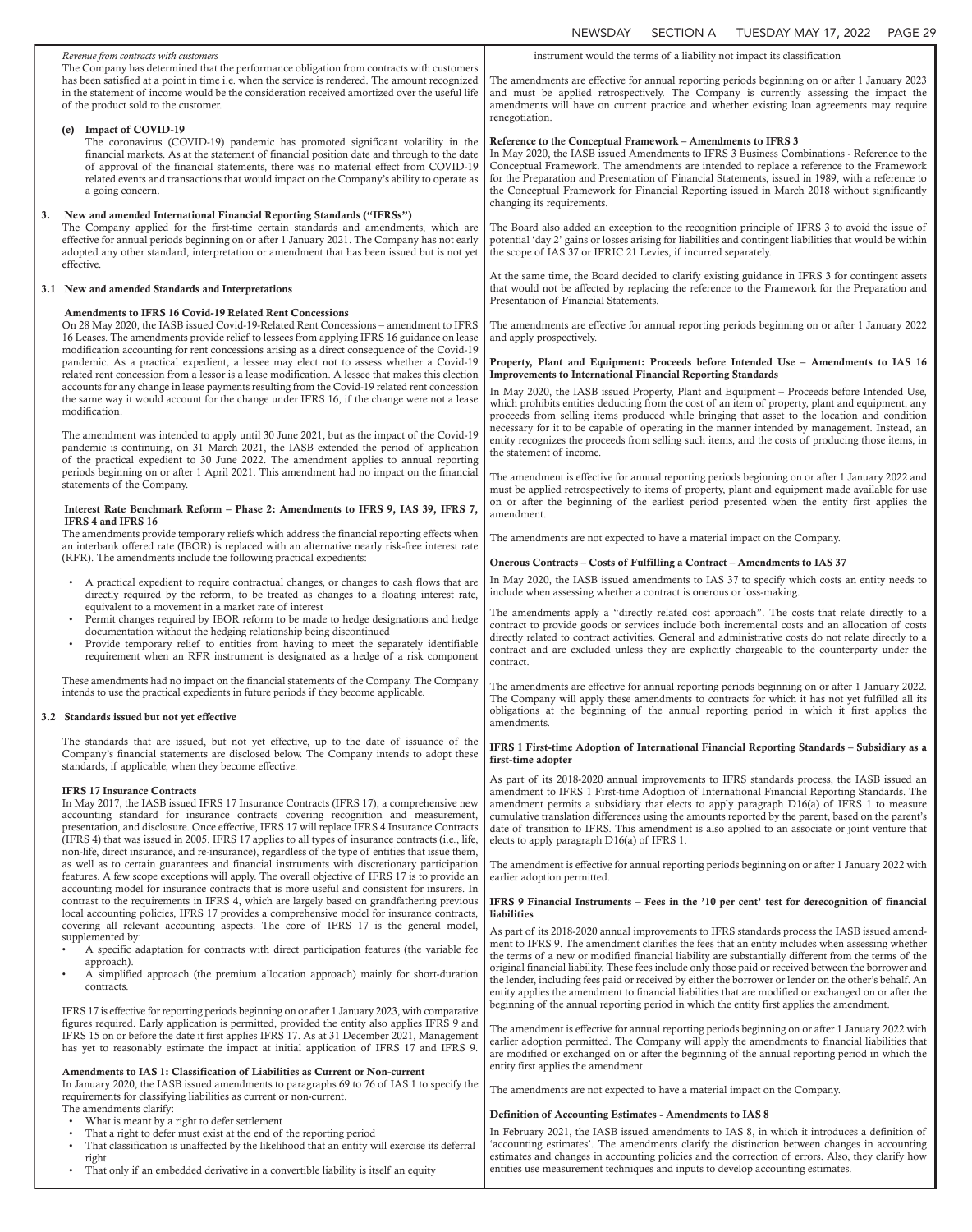## PAGE 30 NEWSDAY SECTION A TUESDAY MAY 17, 2022

The amendments are effective for annual reporting periods beginning on or after 1 January 2023 and apply to changes in accounting policies and changes in accounting estimates that occur on or after the start of that period. Earlier application is permitted as long as this fact is disclosed.

The amendments are not expected to have a material impact on the Company.

Disclosure of Accounting Policies - Amendments to IAS 1 and IFRS Practice Statement 2 In February 2021, the IASB issued amendments to IAS 1 and IFRS Practice Statement 2 Making Materiality Judgements, in which it provides guidance and examples to help entities apply materiality judgements to accounting policy disclosures. The amendments aim to help entities provide accounting policy disclosures that are more useful by replacing the requirement for entities to disclose their 'significant' accounting policies with a requirement to disclose their 'material' accounting policies and adding guidance on how entities apply the concept of materiality in making decisions about accounting policy disclosures.

The amendments to IAS 1 are applicable for annual periods beginning on or after 1 January 2023 with earlier application permitted. Since the amendments to the Practice Statement 2 provide non-mandatory guidance on the application of the definition of material to accounting policy information, an effective date for these amendments is not necessary.

The Company is currently assessing the impact of the amendments to determine the impact they will have on the Company's accounting policy disclosures.

#### 4. Presentation of the financial statements

IAS 1, Presentation of Financial Statements, provides an option to distinguish between current and non-current items for all assets and liabilities in the statement of financial position of the Company. Such a distinction is not appropriate for the Company, where close control over liquidity, asset and liability matching and regulated capital and solvency positions are considered more relevant.

The Company, whose activities are predominantly connected with insurance, has also elected to exercise the IASB's option for a temporary exemption from applying IFRS 9, until such time as the new insurance contracts standard is adopted. The amendments introduce two alternative options of applying IFRS 9 for entities issuing contracts within the scope of IFRS 4: a temporary exemption; and an overlay approach.

The temporary exemption enables eligible entities to defer the implementation date of IFRS 9 for annual periods beginning before 1 January 2023 and continue to apply IAS 39 to financial assets and liabilities. An entity may apply the temporary exemption from IFRS 9 if:

- (i) it has not previously applied any version of IFRS 9, other than only the requirements for the presentation of gains and losses on financial liabilities designated as FVPL; and (ii) its activities are predominantly connected with insurance on its annual reporting
- its activities are predominantly connected with insurance on its annual reporting date that immediately precedes 1 April 2016.

This exemption gives rise to a potential decrease in comparability with non-insurers and ineligible insurers.

#### (a) Comparative information

Where necessary, comparative figures have been adjusted to conform to changes in presentation in the current year. These changes had no impact on the Company's net assets, profit for the year and retained earnings for the year ended 31 December 2020.

### (b) Foreign currency translation

The Company's financial statements are measured using the currency of the primary economic environment in which the Company operates ("the functional currency"). The Company's financial statements are presented in Trinidad and Tobago dollars.

Transactions in foreign currencies are translated at the foreign exchange rate ruling at the date of the transaction. Foreign exchange gains and losses resulting from the settlement of such transactions and from the translation at year end exchange rates of monetary assets and liabilities denominated in foreign currencies are recognized in the statement of income.

### (c) Property, plant and equipment

Plant and equipment are measured at cost less accumulated depreciation and impairment losses, where applicable, with the exception of land and building, which are shown at revalued amounts. Cost includes expenditure that is directly attributable to the acquisition of the asset.

Land and buildings are stated in the statement of financial position at their revalued amounts, being the fair value at the date of revaluation, less any accumulated depreciation and accumulated impairment losses relating to the Building Revaluations are performed with sufficient regularity such that the carrying amount does not differ materially from that which would be determined using fair values at the reporting date.

Any revaluation increase arising on the revaluation of such land and buildings is credited to the property's revaluation reserve, except to the extent that it reverses a revaluation decrease for the same asset previously recognized as an expense, in which case the increase is credited to the statement of income to the extent of the decrease previously expensed. A decrease in carrying amount arising on the revaluation of such land and buildings is charged as an expense to the extent that it exceeds the balance, if any, held in the property's revaluation reserve relating to a previous revaluation of that asset.

Depreciation on revalued buildings is recognized in the statement of income. On the subsequent sale or retirement of a revalued property, the attributable revaluation surplus remaining in the property's revaluation reserve is transferred directly to retained earnings.

Subsequent expenditure is capitalized only when it is probable that the future economic benefits associated with the expenditure will flow to the Company. Ongoing repairs and maintenance cost are expensed as incurred.

Items of property, plant and equipment are depreciated on a straight-line basis and charged to statement of income over the estimated useful lives of each component. Land is not depreciated.

| The depreciation rates are as follows: |       |
|----------------------------------------|-------|
| Building                               | $2\%$ |
| Furniture and fittings                 | 20%   |
| Office equipment                       | 20%   |
| Computer equipment                     | 25%   |

The estimated useful lives, residual values and depreciation method are reviewed at the end of each reporting period, with the effect of any changes in estimate accounted for on a prospective basis.

An item of property, plant and equipment is derecognized upon disposal or when no future economic benefits are expected to arise from the continued use of the asset. The gain or loss arising on the disposal or retirement of an asset is determined as the difference between the sales proceeds and the carrying amount of the asset and is recognized in the statement of income.

#### (d) Leases

At inception of a contract, the entity assesses whether a contract is, or contains, a lease. A contract is, or contains, a lease if the contract conveys the right to control the use of an identified asset for a period of time in exchange for consideration. To assess whether a contract conveys the right to control the use of an identified asset, the entity assesses whether:

- the contract involves the use of an identified asset this may be specified explicitly or implicitly and should be physically distinct or represent substantially all of the capacity of a physically distinct asset. If the supplier has a substantive substitution right, then the asset is not identified;
- the Company has the right to obtain substantially all of the economic benefits from use of the asset throughout the period of use; and
- the Company has the right to direct the use of the asset. The Company has this right when it has the decision-making rights that are most relevant to changing how and for what purpose the asset is used. In rare cases where the decision about how and for what purpose the asset is used is predetermined, the Company has the right to direct the use of the asset if either:
- the Company has the right to operate the asset; or
- the Company designed the asset in a way that predetermines how and for what purpose it will be used.

#### *As a lessee*

The Company recognizes a right-of-use asset and a lease liability at the lease commencement date. The right-of-use asset is initially measured at cost, which comprises the initial amount of the lease liability adjusted for any lease payments made at or before the commencement date, plus any initial direct costs incurred and an estimate of costs to dismantle and remove the underlying asset or to restore the underlying asset or the site on which it is located, less any lease incentives received.

The right-of-use asset is subsequently depreciated using the straight-line method from the commencement date to the earlier of the end of the useful life of the right-of-use asset or the end of the lease term. The estimated useful lives of right-of-use assets are determined on the same basis as those of property and equipment. In addition, the right-of-use asset is periodically reduced by impairment losses, if any, and adjusted for certain remeasurements of the lease liability.

The lease liability is initially measured at the present value of the lease payments that are not paid at the commencement date, discounted using the interest rate implicit in the lease or, if that rate cannot be readily determined, the Company's incremental borrowing rate. Generally, the Company uses its incremental borrowing rate as the discount rate.

The Company determines its incremental borrowing rate by obtaining interest rates from various external financing sources and makes certain adjustments to reflect the terms of the lease and type of the asset leased.

Lease payments included in the measurement of the lease liability comprise the following:

- fixed payments, including in-substance fixed payments;
- variable lease payments that depend on an index or a rate, initially measured using the index or rate as at the commencement date;
- amounts expected to be payable under a residual value guarantee; and
- the exercise price under a purchase option that the Company is reasonably certain to exercise, lease payments in an optional renewal period if the Company is reasonably certain to exercise an extension option, and penalties for early termination of a lease unless the Company is reasonably certain not to terminate early.

The lease liability is measured at amortized cost using the effective interest method. It is remeasured when there is a change in future lease payments arising from a change in an index or rate, if there is a change in the Company's estimate of the amount expected to be payable under a residual value guarantee, or if the Company changes its assessment of whether it will exercise a purchase, extension or termination option.

When the lease liability is remeasured in this way, a corresponding adjustment is made to the carrying amount of the right-of-use asset, or is recorded in the statement of income if the carrying amount of the right-of-use asset has been reduced to zero.

Short-term leases and leases of low-value assets

The Company has elected not to recognize right-of-use assets and lease liabilities for short-term leases of office spaces that have a lease term of 12 months or less and leases of low-value assets. The Company recognizes the lease payments associated with these leases as an expense on a straight-line basis over the lease term.

### *As a lessor*

When the Company acts as a lessor, it determines at lease inception whether each lease is a finance lease or an operating lease.

To classify each lease, the Company makes an overall assessment of whether the lease transfers substantially all of the risks and rewards incidental to ownership of the underlying asset. If this is the case, then the lease is a finance lease; if not, then it is an operating lease. As part of this assessment, the Company considers certain indicators such as whether the lease is for the major part of the economic life of the asset.

If an arrangement contains lease and non-lease components, the Company applies IFRS 15 to allocate the consideration in the contract.

The Company recognizes lease payments received under operating leases as income on a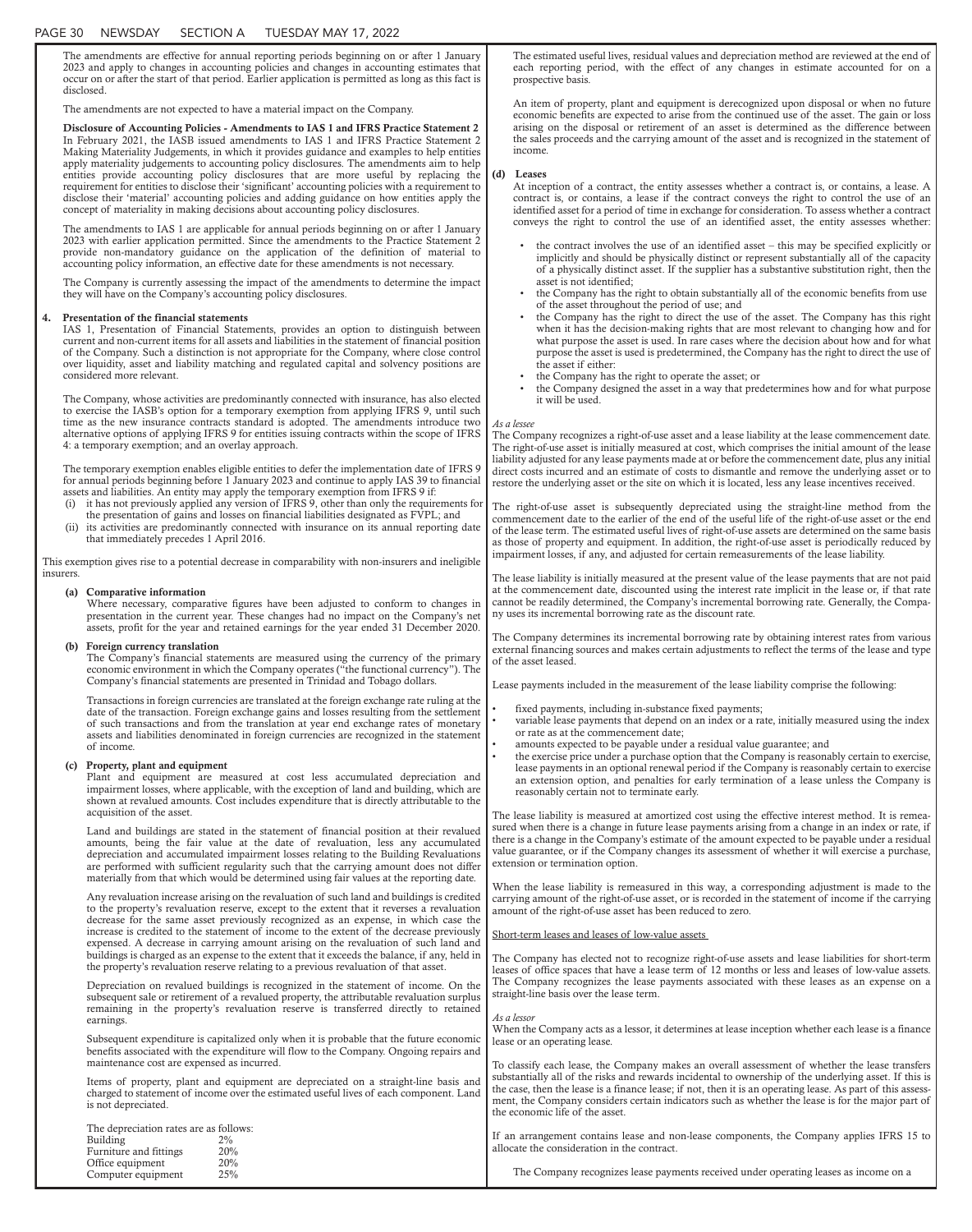### straight-line basis over the lease terms as part of other income.

### (e) Financial instruments

#### Classification

- The Company's financial instruments comprise of:
	- Financial assets at fair value through statement of income,
		- Loans and receivables,
		- Held-to-maturity instruments, • Available-for-sale financial assets and
		- Trade and other payables.

#### Financial assets

Financial assets within the scope of IAS 39 are classified as financial assets at fair value through statement of income, loans and receivables, held-to-maturity investments, and available-for-sale financial assets, as appropriate. The Company determines the classification of its financial assets at initial recognition.

Financial assets are recognized initially at fair value plus, in the case of investments not at fair value through statement of income, directly attributable transaction costs.

The classification depends on the purpose for which the investments were acquired or originated. Financial assets are classified at fair value through statement of income where the Company's documented investment strategy is to manage financial investments on a fair value basis, because the related liabilities are also managed on this basis. The available-for-sale and held-to-maturity categories are used when the relevant liability (including shareholders' funds) is passively managed and/or carried at amortized cost.

Purchases or sales of financial assets that require delivery of assets within a time frame established by regulation or convention in the marketplace (regular-way trades) are recognized on the trade date, i.e., the date that the Company commits to purchase or sell the asset.

The Company's financial assets include cash and cash equivalents, receivables and investment securities.

#### Subsequent measurement

For purposes of subsequent measurement financial assets are classified in four categories:

- Financial assets at fair value through statement of income;
- Available-for-sale financial investments; • Loans and receivables; and
- Held-to-maturity investments.
- 

# (i) Financial assets at fair value through statement of income

Financial assets at fair value through statement of income include financial assets held for trading and those designated upon initial recognition at fair value through statement of income. For investments designated at fair value through statement of income, the following criteria must be met:

- The designation eliminates or significantly reduces the inconsistent treatment that would otherwise arise from measuring the assets or liabilities or recognizing gains or losses on a different basis, or
- The assets and liabilities are part of a group of financial assets, financial liabilities or both which are managed, and their performance evaluated on a fair value basis, in accordance with a documented risk management or investment strategy.

These investments are initially recorded at fair value. Subsequent to initial recognition, these investments are remeasured at fair value. Fair value adjustments and realized gains and losses are recognized in the statement of income.

The Company evaluated its financial assets at fair value through statement of income (held for trading) to determine whether the intent to sell them in the near term is still appropriate. When the Company is unable to trade these financial assets due to inactive markets and management's intent to sell them in the foreseeable future significantly changes, the Company may elect to reclassify these financial assets in rare circumstances. The reclassification to loans and receivables, available-for-sale or held-to-maturity depends on the nature of the asset. This evaluation does not affect any financial assets designated at fair value through statement of income using the fair value option at designation.

### (ii) Available-for-sale financial investments

Available-for-sale financial investments include equity and debt securities. Equity investments classified as available-for-sale are those, which are not designated at fair value through statement of income. Debt securities in this category are those that are intended to be held for an indefinite period of time and which may be sold in response to needs for liquidity or in response to changes in the market conditions.

After initial measurement, available-for-sale financial assets are subsequently measured at fair value with unrealized gains or losses recognized as other comprehensive income in the fair value reserve until the asset is derecognized, at which time, the cumulative gain or loss is recognized in statement of other operating income, or determined to be impaired, or the cumulative loss is recognized in the statement of income in finance costs and removed from the fair value reserve.

The Company evaluated its available-for-sale financial assets to determine whether the ability and intention to sell them in the near term would still be appropriate. In the case where the Company is unable to trade these financial assets due to inactive markets and management's intention significantly changes to do so in the foreseeable future, the Company may elect to reclassify these financial assets in rare circumstances. Reclassification to loans and receivables is permitted when the financial asset meets the definition of loans and receivables, and management has the intention and ability to hold these assets for the foreseeable future or until maturity. The reclassification to held-to-maturity is permitted only when the entity has the ability and intention to hold the financial asset until maturity.

For a financial asset reclassified out of the available-for-sale category, any previous gain or loss on that asset that has been recognized in equity is amortized to the statement of income over the remaining life of the investment using the effective interest rate method (EIR). Any difference between the new amortized cost and the expected cash flows is also amortized over the remaining life of the asset using EIR. If the asset is subsequently determined to be impaired, then the amount recorded in equity is reclassified to the statement of income.

## (iii) Loans and receivables

Loans and receivables are financial assets with fixed or determinable payments that are not quoted in an active market. These investments are initially recognized at cost, being the fair value of the consideration paid for the acquisition of the investment. All transaction costs directly attributable to the acquisition are also included in the cost of the investment. After initial measurement, loans and receivables are measured at amortized cost, using the EIR, less impairment.

Amortized cost is calculated by taking into account any discount or premium on acquisition and fee or costs that are an integral part of the EIR. The EIR amortization is included in investment income in the statement of income.

Gains and losses are recognized in the statement of income when the investments are derecognized or impaired, as well as through the amortization process.

### (iv) Held-to-maturity investments

Financial assets with fixed or determinable payments and fixed maturities are classified as held-to-maturity when the Company has the positive intention and ability to hold until maturity. These investments are initially recognized at cost, being the fair value of the consideration paid for the acquisition of the investment. All transaction costs directly attributable to the acquisition are also included in the cost of the investment. After initial measurement, held to maturity financial assets are measured at amortized cost, using the effective interest rate method, less impairment. Gains and losses are recognized in the Income Statement when the investments are derecognized or impaired, as well as through the amortization process.

#### **Derecognition**

A financial asset (or, when applicable, a part of a financial asset or part of a group of similar financial assets) is derecognized when:

- The rights to receive cash flows from the asset have expired, or
- The Company has transferred its rights to receive cash flows from the asset or has assumed an obligation to pay the received cash flows in full without material delay to a third party under a 'pass-through' arrangement; and either: (a) The Company has transferred substantially all the risks and rewards of the
	- asset, or<br>(b) The Con
	- The Company has neither transferred nor retained substantially all the risks and rewards of the asset but has transferred control of the asset.

When the Company has transferred its right to receive cash flows from an asset or has entered into a pass-through arrangement and has neither transferred nor retained substantially all the risks and rewards of the asset nor transferred control of the asset, the asset is recognized to the extent of the Company's continuing involvement in the asset.

Continuing involvement that takes the form of a guarantee over the transferred asset is measured at the lower of the original carrying amount of the asset and the maximum amount of consideration that the Group could be required to repay.

In that case, the Group also recognizes an associated liability. The transferred asset and the associated liability are measured on a basis that reflects the rights and obligations that the Company has retained.

#### (f) Impairment

The carrying amounts of the Company's assets are reviewed at each reporting date to determine whether there is any indication of impairment. If any such indication exists, the asset's recoverable amount is estimated, and an impairment loss is recognized whenever the carrying amount of an asset exceeds its recoverable amount.

In order to determine whether negative revaluations on investment securities correctly represent impairment, all investment securities for which the market value has been significantly below cost price for a considerable period of time, are individually reviewed. A distinction is made between negative revaluations due to general market fluctuations and due to issuer specific developments. The impairment review focuses on issuer specific developments regarding financial condition and future prospects, taking into account the intent and ability to hold the securities under the Company's long-term investment strategy. Impairment losses are recognized in the statement of income.

When a decline in the fair value of an available-for-sale financial asset has been recognized directly in equity and there is objective evidence that the asset is impaired, the cumulative loss that had been recognized directly in equity is recognized in the statement of income even though the financial asset has not been derecognized. The amount of the cumulative loss that is recognized in the statement of income is the difference between the acquisition cost and current fair value, less any impairment loss on that financial asset previously recognized in the statement of income.

### (i) Calculation of recoverable amount

The recoverable amount of the Company's held-to-maturity financial assets carried at amortized cost is calculated as the present value of estimated future cash flows, discounted at the original effective interest rate (i.e. the effective interest rate computed at initial recognition of these financial assets). Receivables with a short duration are not discounted.

The recoverable amount of other assets is the greater of their net selling price and value in use. In assessing value in use, the estimated future cash flows are discounted to their present value using a pre-tax discount rate that reflects current market assessments of the time value of money and the risks specific to the asset. For an asset that does not generate largely independent cash inflows, the recoverable amount is determined for the cash-generating unit to which the asset belongs.

#### (ii) Reversals of impairment

An impairment loss in respect of a receivable carried at amortized cost is reversed if the subsequent increase in recoverable amount can be related objectively to an event occurring after the impairment loss was recognized.

An impairment loss in respect of an investment in an equity instrument classified as available-for-sale is not reversed through the statement of income. If the fair value of a debt instrument classified as available-for-sale increases and the increase can be objectively related to an event occurring after the impairment loss was recognized in the statement of income, the impairment loss shall be reversed, with the amount of the reversal recognized in the statement of income.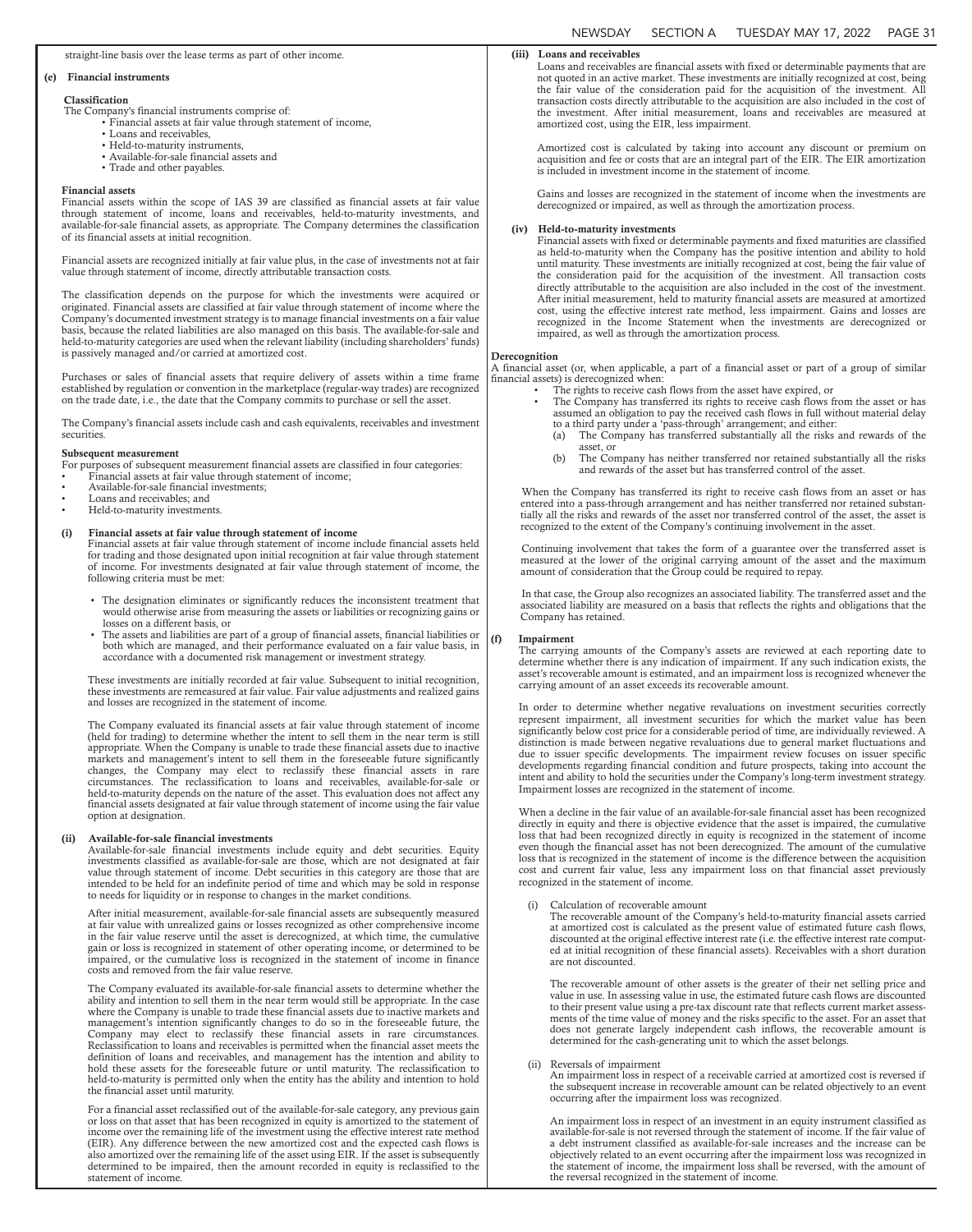### (g) Insurance contracts

### *General insurance contract liabilities*

General insurance contract liabilities are based on the estimated ultimate cost of all claims incurred but not settled at the reporting date, whether reported or not. Significant delays can be experienced in the notification and settlement of certain type of general insurance claims, therefore the ultimate cost of which cannot be known with certainty at the reporting date.

### *Recognition and measurement*

Casualty insurance contracts protect the Company's customers against the risk of causing harm to third parties as a result of their legitimate activities. Damages covered include both contractual and non-contractual events. The typical protection offered is designed for employers who become legally liable to pay compensation to injured employees (employers' liability) and for individual and business customers who become liable to pay compensation to a third party for bodily harm or property damage (public liability).

Property insurance contracts mainly compensate the Company's customers for damage suffered to their properties or for the value of property lost. Customers who undertake commercial activities on their premises could also receive compensation for the loss of earnings caused by the inability to use the insured properties in their business activities (business interruption cover, motor, marine).

For all these contracts, premiums are recognized as revenue (earned premiums) proportionally over the policy year of coverage. The portion of premium received on in-force contracts that relates to unexpired risks at the consolidated statement of financial position date is reported as the unearned premium liability. Premiums are shown before deduction of commission and are gross of any taxes or duties levied on premiums.

### *Provision for unearned premiums*

The proportion of written premiums attributable to subsequent periods is deferred as unearned premium. The change in the provision for unearned premium is taken to the statement of income in the order that revenue is recognized over the period of risk.

#### *Provision for unexpired risks*

Provision for unexpired risks represents the amount set aside at the end of the year in respect of subsequent risks to be borne by the Company under contracts of insurance in force at the end of the year and are computed as a percentage of the provision for unearned premiums at the end of the year.

### *Liability adequacy test for non-life insurance business*

Under IFRS 4, the Company shall assess at each reporting date whether the Company's recognized insurance liabilities are adequate, using current estimates of future cash flows under its insurance contracts. The current valuation method clearly makes provision for all contractual cash flows and related cash flows. Further, the entire change in liability is recognized in profit or loss at each reporting date. Hence, the current valuation method includes a 'built-in' liability adequacy test that meets the minimum requirement of IFRS 4 paragraph 16. International Actuarial Standards of Practice (IASP) 5 of International Actuarial Association (IAA) define current estimate as the estimation of the expected value based on current knowledge. Further, section 4.1.5 of IASP indicates that a current estimate would be based on continuously updated assumptions, and that both estimates with and without adjustments for risk and uncertainty would be acceptable for a test to meet the minimum requirements.

Current valuation assumptions are acceptable in this context.

### (h) Product classification

*Insurance contracts* IFRS 4 defines insurance contracts as those containing significant insurance risk at the inception of the contract. The significance of insurance risk is dependent on both the probability of an insured event and the magnitude of its potential effect.

Once a contract has been classified as an insurance contract, it remains an insurance contract for the remainder of its lifetime, even if the insurance risk reduces significantly during this period.

#### (i) Claims

Claims and loss adjustment expenses are charged to the statement of income as incurred based on estimated liability for compensation owed to contract holders or third parties for bodily harm or property damage by the contract holders. They include direct and indirect settlement costs arising from events that have occurred up to the reporting date even if they have not been reported to the Company.

Liabilities for unpaid claims are estimated using the input of assessments for individual cases reported to the Company and statistical analyses for the claims incurred but not reported. Legal opinion and precedent are used to estimate the expected ultimate cost of more complex claims involving litigation.

#### (j) Insurance receivables

Insurance receivables are recognized when due and measured at fair value. The carrying value of insurance receivables is reviewed for impairment whenever events or circumstances indicate that the carrying amount may not be recoverable, with the impairment loss recorded in the statement of income.

### (k) Cash and cash equivalents

Cash and cash equivalents include cash on hand and cash invested in short-term financial instruments purchased that are readily convertible to known amounts of cash, maturing within three months or less of the date of purchase and which are deemed to present insignificant risk of changes in value due to changing interest rates.

### (l) Reinsurance

The Company assumes and cedes reinsurance in the normal course of business. Reinsurance assets primarily include balances due from reinsurance companies for ceded insurance liabilities. Premiums on reinsurance assumed are recognized as revenue in the same manner as they would be if the reinsurance were considered direct business, taking into account the product classification of the reinsured business. Amounts due to reinsurers are estimated in a manner consistent with the associated reinsured policies and in accordance with the reinsurance contract. Premiums ceded, and claims reimbursed are presented on a gross basis.

An impairment review is performed on all reinsurance assets when an indication of impairment occurs. Reinsurance assets are impaired only if there is objective evidence that

the Company may not receive all amounts due to it under the terms of the contract and that this can be measured reliably. The impairment loss is recorded in the statement of income.

### (m) Revenue recognition

The entity recognizes revenue when the amount of revenue can be reliably measured, it is probable that future economic benefits will flow to the entity and when specific criteria has been met for each of the Company's activities described below:

### *Gross premiums*

Gross general insurance written premiums comprise the total premiums receivable for the whole year of cover provided by contracts entered into during the accounting year and are recognized on the effective date of the policy.

#### *Reinsurance premiums*

Gross general reinsurance premiums written comprise the total premiums payable for the whole cover provided by contracts entered into the year and are recognized on the date on which the policy incepts.

#### *Commission income and expense*

Base commissions paid and received are adjusted so that they are recognized over the period covered by the related policies taking into consideration the exposure period to which they relate.

### *Realized gains and losses*

Gains and losses on the sale of investments are calculated as the difference between net sales proceeds and the original or amortized cost and are recorded on occurrence of the sale transaction.

### *Investment income*

Interest income is recognized as it accrues in the statement of income, using the effective interest method. Dividend income is recognized in the statement of income on the date that the Company's right to receive payment is established, which in the case of quoted securities is normally the ex-dividend date.

#### *Roadside assistance income*

Roadside assistance income is recognized over the period of the insurance policy on a daily basis.

### *Rental income*

Rental income arising from operating leases on investment properties is accounted for on a straight-line basis over the lease terms and is included in revenue in the statement of income due to its operating nature.

### Salvage and subrogation reimbursements

Some insurance contracts permit the Company to sell (usually damaged) property acquired in settling a claim (salvage). Salvage is recognized on a cash receipt basis. The Company may also have the right to pursue third parties for payment of some or all costs (subrogation). The estimated cost of claims includes a deduction for the expected value of salvage and other recoveries.

### Catastrophe reserve fund

As required by Section 44 of the Insurance Act, 2018 of Trinidad and Tobago, the Company shall determine an amount that is to be transferred to a catastrophe reserve. This is treated as an appropriation of retained earnings and is included as a separate component of equity.

### (p) Statutory reserve

As previously required by Section 171 of the Insurance Act, 1980 of Trinidad and Tobago at least 25% of the Company's profit from general insurance business, for the preceding year is to be appropriated towards a statutory surplus reserve until such surplus equals or exceeds the reserves in respect of its outstanding unexpired policies. This reserve was not distributable.

Due to the change in legislation and with the proclamation of the Insurance Act, 2018, effective 1 January 2021, this requirement has been lifted and therefore the reserve is no longer required.

### (q) Revaluation reserve

All unrealized gains and losses arising from the revaluation of freehold land and building and cumulative net changes in the fair value of available-for-sale investment securities are recognized as part of shareholder's equity.

#### (r) Retirement benefit

Payments to defined contribution retirement benefit plans are recognized as an expense when employees have rendered service entitling them to the contributions.

The asset recognized in the statement of financial position in respect of defined benefit pension plan is the present value of the defined benefit obligation at the reporting date less the fair value of plan assets, together with adjustments for unrecognized actuarial gains and past service costs. The defined benefit obligation is calculated annually by independent actuaries using the projected unit credit method. The present value of the defined benefit obligation is determined by discounting the estimated future cash outflows using interest rates of government securities which have terms to maturity that approximate the terms of the related pension asset.

Past service costs are recognized immediately in income, unless the changes to the pension plan are conditional on the employees remaining in service for a specified period of time (the vesting period). In this case, the past service costs are amortized on a straight-line basis over the vesting period.

Remeasurements of the net defined benefit, which comprise actuarial gains and losses, the return on plan assets (excluding interest) are recognized immediately in other comprehensive income.

#### **Taxation**

Tax on income comprises current tax from business inside and outside of Trinidad and Tobago and the change in deferred tax. Current tax comprises tax payable calculated on the basis of the expected taxable income for the year, using the tax rate enacted by the reporting date, business levy and green fund levy, charged on worldwide income, and any adjustment of tax payable for the previous years.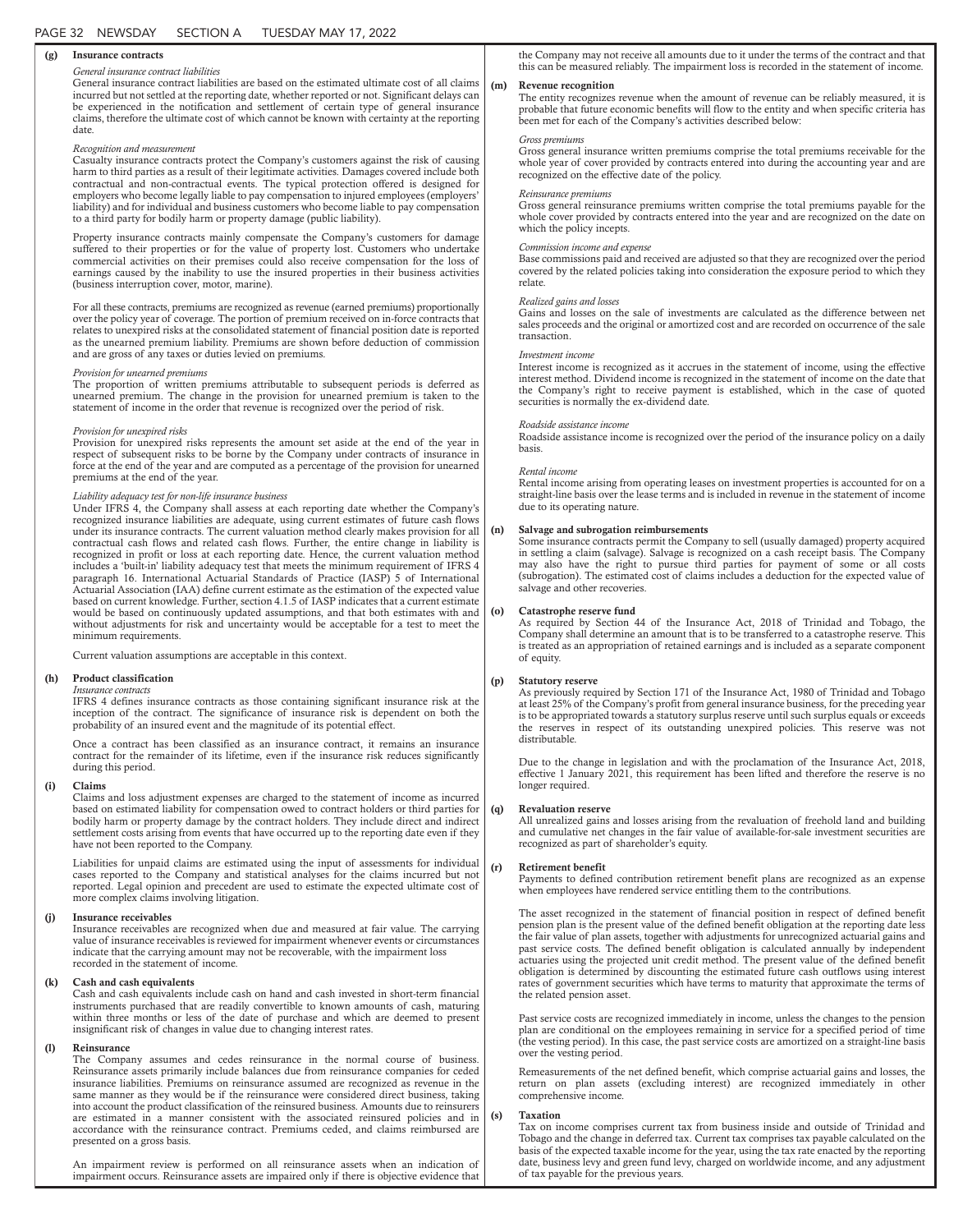Deferred tax is provided using the statement of financial position liability method on all temporary differences between the carrying amounts for financial reporting purposes and the amounts used for taxation purposes, except differences relating to the initial recognition of assets or liabilities which affect neither accounting nor taxable income (loss).

Deferred tax is calculated on the basis of the tax rate that is expected to apply to the period when the asset is realized, or the liability is settled. The effect on the deferred tax of any changes in the tax rate is charged to the statement of income, except to the extent that it relates to items previously charged or credited directly to equity.

Deferred tax assets relating to the carry forward of unused tax losses are recognized to the extent that it is probable that future taxable profit will be available against which the unused tax losses can be utilized.

#### (t) Provision

Provisions are recognized when the Company has a present obligation (legal or constructive) as a result of a past event, it is probable that an outflow of resources embodying economic benefits will be required to settle the obligation and a reliable estimate can be made of the amount of the obligation. When the Company expects some or all of a provision to be reimbursed, for example, under an insurance contract, the reimbursement is recognized as a separate asset, but only when the reimbursement is virtually certain. The expense relating to a provision is presented in the statement of income net of any reimbursement.

When the Company can reliably measure the outflow of economic benefits in relation to a specific matter and considers such outflows to be probable, the Company records a provision against the matter. Given the subjectivity and uncertainty of determining the probability of losses, the Company takes into account a number of factors including legal advice, the stage of the matter and historical evidence from similar incidents.

If the effect of the time value of money is material, provisions are discounted using a current pre-tax rate that reflects, when appropriate, the risks specific to the liability. When discounting is used, the increase in the provision due to the passage of time is recognized as a finance cost.

#### 5. Determination of fair value

#### (a) Classification of financial instruments at fair value

With the exception of insurance contracts which are specifically excluded under IAS 32, the estimated fair values of certain financial instruments have been determined using available market information or other appropriate valuation methodologies that require judgement in interpreting market data and developing estimates. Consequently, estimates made do not necessarily reflect the amounts that the Company would realize in a current market exchange. The use of different assumptions and/or different methodologies may have a material effect on the fair values estimated.

Fair value is the price that would be received to sell an asset or paid to transfer a liability in an orderly transaction between market participants at the measurement date. The fair value information is based on information available to management as at the dates presented. Although management is not aware of any factors that would significantly affect the fair value amounts, such amounts have not been comprehensively revalued for the purposes of these financial statements since those dates and, therefore the current estimates of the fair value may be significantly different from the amounts presented herein.

All investments recorded at fair value in these financial statements are measured at 'Level 1' as described by IFRS 7.

The Company uses valuation techniques that are appropriate in the circumstances and for which sufficient data are available to measure fair value, maximizing the use of relevant observable inputs and minimizing the use of unobservable inputs.

The Company measures fair values using the following fair value hierarchy that reflects the significance of the inputs used in making the measurements.

*Level 1:* Quoted market price (unadjusted) in an active market for an identical instrument.

*Level 2:* Valuation techniques based on observable inputs, either directly (i.e. as prices) or indirectly (i.e. derived from prices). This category includes instruments valued using: quoted market prices in active markets for similar instruments; quoted prices for identical or similar instruments in markets that are considered less than active; or other valuation techniques where all significant inputs are directly or indirectly observable from market data.

*Level 3:* Valuation techniques using significant unobservable inputs. This category includes all instruments where the valuation technique includes inputs not based on observable data and the unobservable inputs have a significant effect on the instrument's valuation. This category includes instruments that are valued based on quoted prices for similar instruments where significant unobservable adjustments or assumptions are required to reflect differences between the instruments.

| As at 31 December 2021               | <b>Level 1</b><br>\$ | Level 2<br>S | Level 3<br>S |
|--------------------------------------|----------------------|--------------|--------------|
| Available-for-sale financial assets: |                      |              |              |
| <b>Ouoted</b> shares                 | 1,274,671            |              |              |
|                                      | 1,274,671            |              |              |
| As at 31 December 2020               |                      |              |              |
| Available-for-sale financial assets: |                      |              |              |
| <b>Ouoted</b> shares                 | 1,085,955            |              |              |
|                                      | 1,085,955            |              |              |

There were no transfers of financial instruments between levels during the year, neither were there any changes in the categorization from the prior year levels during the year. Refer to Note 9 for details of the carrying value of the above instruments.

### (b) Financial instruments not measured at fair value

The table below shows the financial assets and liabilities not measured at fair value and analyzes them by the level in the fair value hierarchy into which the fair value measurement is categorized. It does not include fair value information for financial assets and liabilities not measured at fair value if the carrying amount is a reasonable approximation of fair value.

| As at 31 December 2021                    | <b>Level 1</b><br>\$ | <b>Level 2</b><br>\$ | Level 3<br>\$ | <b>Total</b><br>amount |
|-------------------------------------------|----------------------|----------------------|---------------|------------------------|
| Assets<br>Held-to-maturity<br>Investments | 15,276,184           | 64,793,817           |               | 80,070,004             |
| <b>As at 31 December 2020</b>             |                      |                      |               |                        |

| Assets                          |            |            |                          |               |
|---------------------------------|------------|------------|--------------------------|---------------|
| Held-to-maturity<br>investments | 32.102.491 | 53.259.346 |                          | $-85,361,837$ |
| Term deposits                   | $-$        | 3,000,000  | $\overline{\phantom{a}}$ | 3,000,000     |

#### Insurance and risk management

The Company has exposure to the following risks from its use of financial instruments:

- Insurance risk • Credit risk
- Liquidity risk
- Interest rate risk
- Foreign currency risk

This note presents information about the Company's exposure to each of the above risks, the Company's objectives, policies and processes for measuring and managing risks and the Company's management of capital. The Board of Directors has overall responsibility for the establishment and oversight of the Company's risk management framework.

#### (a) Insurance risk

The risk under an insurance contract is the risk that an insured event will occur including the uncertainty of the amount and timing of any resulting claim. The principal risk the Company faces under such contracts is that the actual claims and benefit payments exceed the premiums written or the carrying amount of insurance liabilities. This is influenced by the frequency of claims, severity of claims, actual benefits paid being greater than originally estimated and subsequent development of long-term claims.

#### Management of insurance risk

The variability of risks is improved by careful selection and implementation of underwriting strategy and guidelines as well as the use of reinsurance arrangements. A majority of the Company's reinsurance comes from excess of loss arrangements which cover the retained portion of its premiums. The balance of reinsurance business ceded is placed on a quota share basis with retention limits varying by product line.

Although the Company has reinsurance arrangements, it is not relieved of its direct obligations to its policyholders and thus a credit exposure exists with respect to reinsurance ceded, to the extent that any reinsurer is unable to meet its obligations assumed under such reinsurance agreements.

#### (b) Credit risk

Credit risk is the risk that one party to a financial instrument will cause a financial loss for the other party by failing to discharge an obligation. Credit risk arises on reinsurance assets, investment securities, premium receivable and receivables and prepayments.

### Management of credit risk

#### *(i) Reinsurance*

Reinsurance is placed with high-rated counterparties and concentration of risk is avoided by following policy guidelines in respect of counterparties' limits that are set each year and are subject to regular reviews. At each year-end, management performs assessment of creditworthiness of reinsurers to update reinsurance purchase strategy and ascertains suitable allowance for impairment of reinsurance assets.

*(ii) Investment securities*

The Compny limits its exposure by setting maximum limits of portfolio securities with a single issuer or group of issuers. The Company also only makes use of institutions with high creditworthiness.

*(iii) Premium receivable*

The credit risk in respect of customer balances, incurred on non-payment of premiums or contributions will only persist during the grace period specified in the policy document on the expiry of which the policy is either repaid or terminated. Commission paid to intermediaries is netted off against amounts receivable from them to reduce the risk of doubtful debts.

An estimate of the fair value of collateral and other security enhancements held against financial assets is nil.

*(iv) Cash and cash equivalents and term deposits*

These funds are placed with highly-rated local banks and financial institutions as well as the Central Bank of Trinidad and Tobago. Management therefore considers the risk of default of these counterparties to be very low

#### Exposure to credit risk

The carrying amount of financial assets represents the maximum credit exposure. The maximum exposure to credit risk at the reporting date was: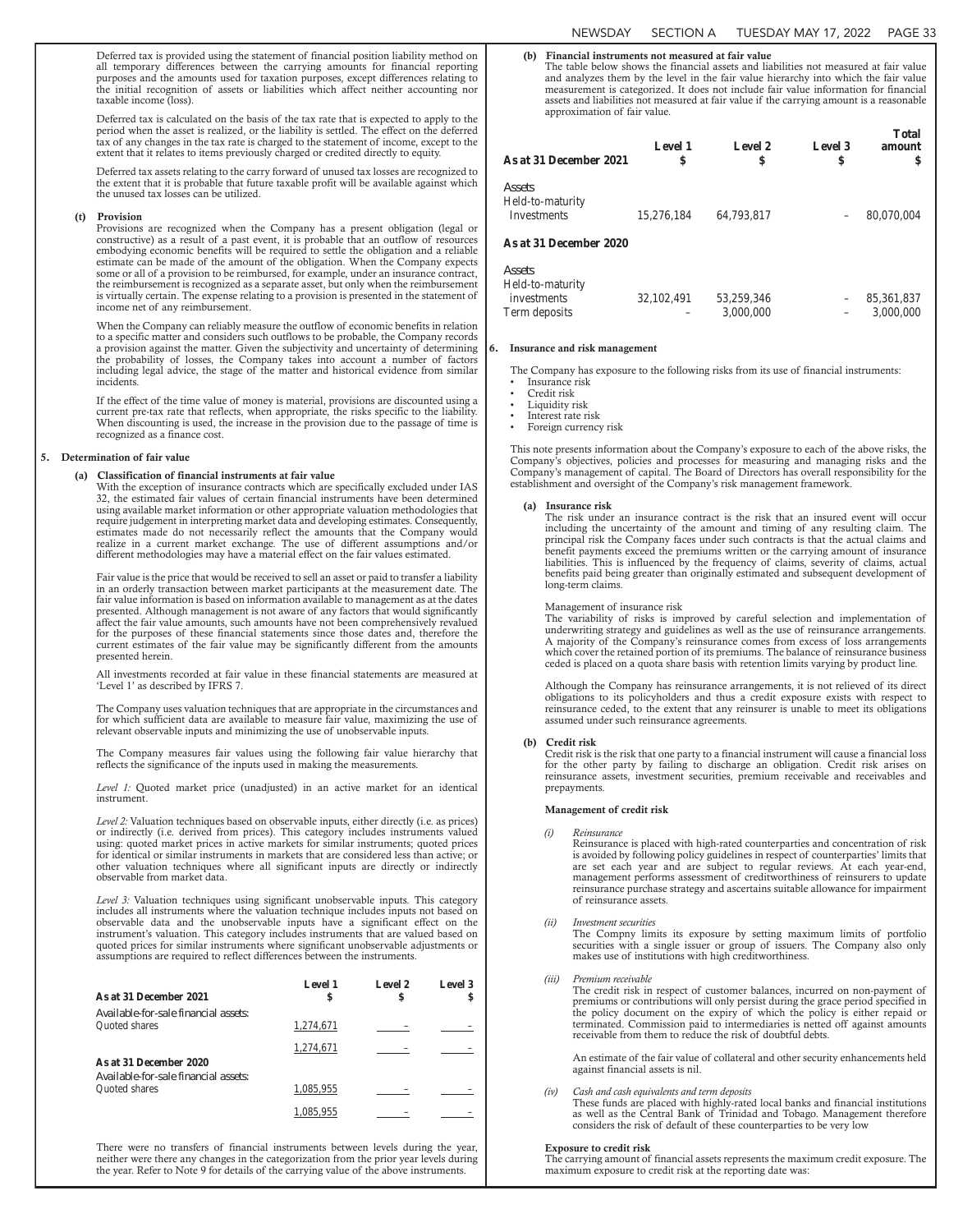|                           | 2021<br>\$   | 2020<br>\$ |
|---------------------------|--------------|------------|
| Investment securities     | 79,725,214   | 85,582,700 |
| Premium receivable, net   | 45,785,948   | 45,394,091 |
| Due from reinsurers       | 36,086,002   | 32,965,006 |
| Term deposits             |              | 3,000,000  |
| Cash and cash equivalents | 54, 235, 238 | 57,109,205 |
|                           | 215,832,402  | 224.03     |

The Company does not hold any collateral as security and no other credit enhancements are pledged or maintained in respect of the amounts disclosed above. Financial assets that are past due are assessed for impairment based on the creditworthiness of the debtor, historical payment patterns and the amounts received subsequent to the year end.

The aging of premium receivables at the reporting date was:

| 2021               | Gross      | <b>Provision</b> | <b>Net</b> |
|--------------------|------------|------------------|------------|
|                    | \$         | \$               | \$         |
| Not past due       | 13,404,928 | 7,167,969        | 13,404,928 |
| Past due 0-45 days | 1,640,114  |                  | 1,640,114  |
| More than 45 days  | 37,908,875 |                  | 30,740,906 |
|                    | 52,953,917 | 7.167.969        | 45,785,948 |
| 2020               |            |                  |            |
| Not past due       | 6,585,123  | 7,239,850        | 6,585,123  |
| Past due 0-45 days | 8,070,273  |                  | 8,070,273  |
| More than 45 days  | 37,978,545 |                  | 30,738,695 |
|                    | 52.633.941 | 239.850          | 45.394.    |

The movement in the allowance for impairment in respect of receivables during the year was as follows:

|                                              | 2021<br>S             | 2020                |
|----------------------------------------------|-----------------------|---------------------|
| Balance at 1 January<br>Provision adjustment | 7,239,850<br>(71,881) | 7,198,163<br>41,687 |
| Balance at 31 December                       | 7.167.969             | 7.239.850           |

### (c) Liquidity risk

Liquidity risk is the risk that the Company may not be able to meet is financial obligations when they fall due. The Company employs various asset/liability techniques to manage its liquidity risks. These include matching the maturity profile of its assets and liabilities and maintaining short-term assets to meet its funding requirements at any point in time. The techniques used vary with market conditions.

The following table analyses financial liabilities into relevant maturity groupings based on the remaining period at the reporting date to the contractual maturity date

The analysis below shows the maturity profile of financial assets and the maturity profile of financial liabilities.

| As at 31 December 2021         | Up to<br>one year<br>\$ | One to five<br>vears<br>\$ | Over five<br>vears<br>\$ | <b>Total</b><br>\$ |
|--------------------------------|-------------------------|----------------------------|--------------------------|--------------------|
| Insurance contracts            | 141, 122, 731           |                            |                          | 141, 122, 731      |
| Other payables and accruals    | 4,825,962               |                            |                          | 4,825,962          |
| Due to parent company          | 4,445,737               |                            |                          | 4,445,737          |
| Due to related parties         | 10,408                  |                            |                          | 10,408             |
| Lease liabilities              | 136,749                 |                            |                          | 136,749            |
|                                | 150, 541, 587           |                            |                          | 150,541,587        |
|                                |                         |                            |                          |                    |
| As at 31 December 2020         | Up to<br>one year<br>\$ | One to five<br>vears<br>\$ | Over five<br>vears<br>\$ | <b>Total</b><br>\$ |
| Insurance contracts (Restated) | 121,501,788             |                            |                          | 121,501,788        |
| Other payables and accruals    | 9,779,462               |                            |                          | 9,779,462          |
| Due to parent company          | 28,189,907              |                            |                          | 28,189,907         |
| Due to related parties         | 83,619                  |                            |                          | 83,619             |
| Lease liabilities              | 544,147                 | 654,529                    |                          | 1,198,676          |

#### Liquidity risk management

Ultimate responsibility for liquidity risk management rests with the board of directors, which has established an appropriate liquidity risk management framework for management of the Company's short, medium and long-term funding and liquidity management requirements. The Company manages liquidity risk by maintaining adequate reserves, banking facilities and reserve borrowing facilities, by continuously monitoring forecast and actual cash flows, and by matching the maturity profiles of financial assets and liabilities.

#### (d) Market risk

Market risk is the risk that the fair value or future cash flows of a financial instrument will fluctuate as a result of change in market prices. Market risk comprises of interest rate risk and currency risk.

*(i) Interest rate risk*

Interest rate risk is the risk that the fair value or future cash flows of a financial instrument will fluctuate because of changes in market interest rates. Interest rate risk arises on interest-bearing financial instruments recognized in the statement of financial position.

#### Management of interest rate risk

The investment committee comprises of three non-executive members and is responsible for reviewing the investment portfolio of the Company and setting the general direction as to the types of investments that would comprise the Company's portfolio. The aim is to balance the risk and returns with an objective of maximizing investment income.

At the reporting date the interest rate profile of the interest-bearing financial instruments, which are all fixed rate, was:

| <b>Fixed rate instruments</b>    | 2021       | 2020                    |
|----------------------------------|------------|-------------------------|
| Term deposits<br>Debt securities | 78,450,543 | 3,000,000<br>84,496,705 |
|                                  | 78,450,543 | 87.496.705              |

There were no interest-bearing financial liabilities as at 31 December 2021 (2020: nil).

### *(ii) Foreign currency risk*

Foreign currency risk is the risk that the fair value or future cash flows of a financial instrument will fluctuate because of changes in foreign exchange rates. Currency risk arises on financial instruments that are denominated in a foreign currency, that is, in a currency other than the functional currency in which they are measured.

The following exchange rates applied during the year:

| 31 December 2021          | <b>US\$1: TT\$6.7</b> |                |                |
|---------------------------|-----------------------|----------------|----------------|
| 31 December 2020          | <b>US\$1: TT\$6.7</b> | 2021           | 2020           |
|                           |                       | \$             | \$             |
| <b>US-denominated</b>     |                       |                |                |
| Cash and cash equivalents |                       | 1,837,854      | 698,502        |
| Investment securities     |                       |                | 6,706,509      |
| Due from reinsurers       |                       | 36,086,002     | 32,965,006     |
| Due from related parties  |                       | 1,529,078      | 1,558,200      |
| Due to reinsurers         |                       | (58, 329, 153) | (35,635,447)   |
| Due to parent company     |                       | (4,455,737)    | (28, 189, 907) |
| Net exposure              |                       | (23, 331, 956) | (21,897,137)   |
|                           |                       | 2021<br>\$     | 2020<br>\$     |
| <b>EC-denominated</b>     |                       |                |                |
| Investments               |                       |                | 12,731,794     |
| Net exposure              |                       |                | 12.731.794     |

The carrying amounts of the Company's foreign currency denominated monetary assets and monetary liabilities at the reporting date by currency type are as follows:

|                                                           | <b>Assets</b>         |               |                       | <b>Liabilities</b> |  |
|-----------------------------------------------------------|-----------------------|---------------|-----------------------|--------------------|--|
|                                                           | 2021                  | 2020          | 2021<br>S             | 2020               |  |
| <b>United States Dollars</b><br>Eastern Caribbean Dollars | 39,452,934 41,928,217 | $-12,731,794$ | 62,784,890 63,825,354 |                    |  |

### Foreign currency sensitivity analysis

A weakening of the Trinidad and Tobago dollar against the United States dollar at 31 December 2021 would have a moderate impact on equity and the statement of income. This analysis is based on foreign currency exchange rate variances that the Company considered to be reasonably possible at the reporting date. The analysis assumes that all other variables, in particular interest rates, remain constant and ignores any impact of forecasted sales and purchases. The analysis is performed consistently from year to year.

|                                                                                                                                                                                        | 2021                     | 2020                                                 |
|----------------------------------------------------------------------------------------------------------------------------------------------------------------------------------------|--------------------------|------------------------------------------------------|
| Impact of a 10% devaluation in US currency<br>Impact of a 10% appreciation in US currency<br>Impact of a 10% devaluation in EC currency<br>Impact of a 10% appreciation in EC currency | (2,333,196)<br>2,333,196 | (2,189,714)<br>2,189,714<br>1,273,179<br>(1,273,179) |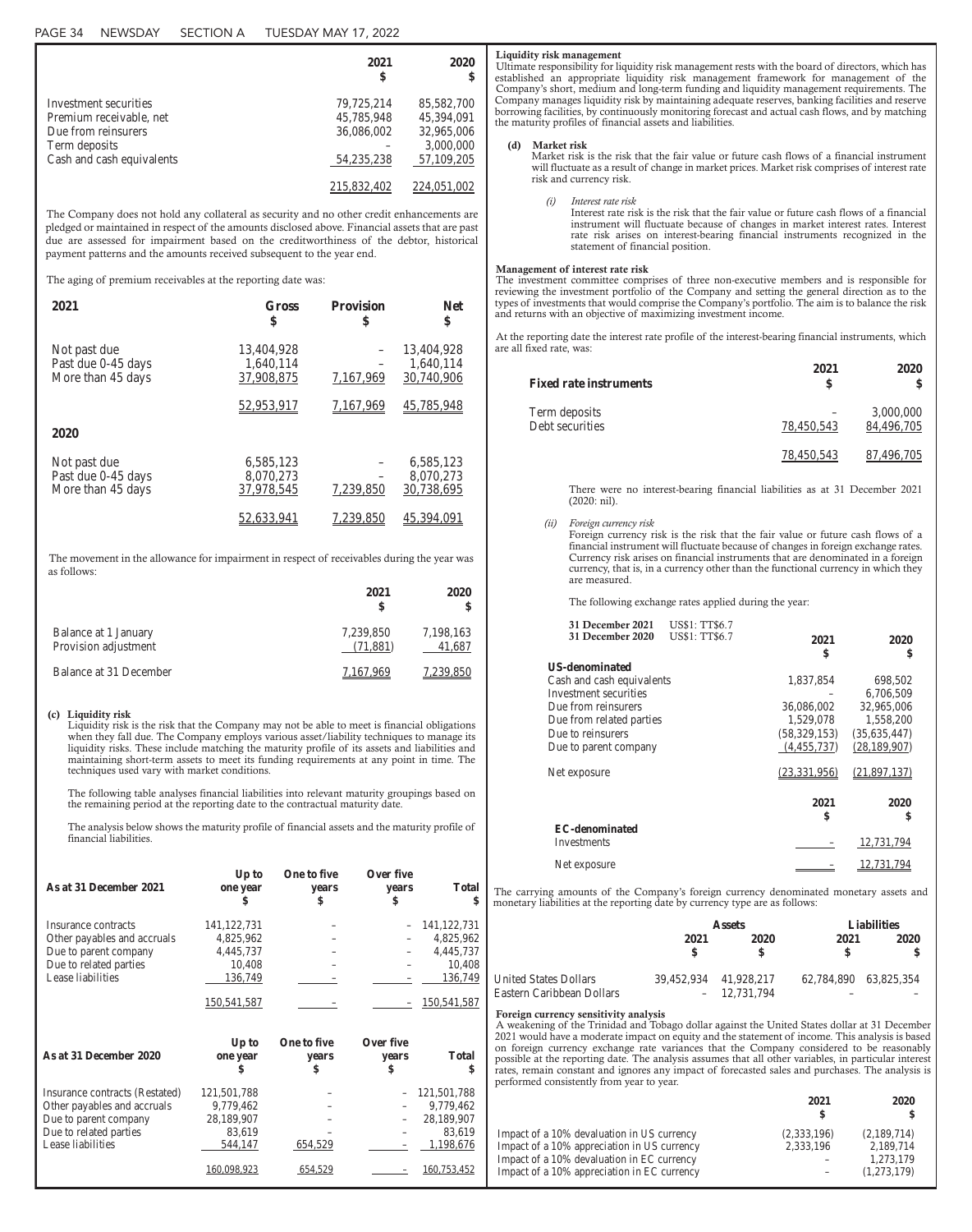The Company's exposure is mainly on the US currency as its US foreign currency liabilities exceeds its foreign currency assets.

The Company's sensitivity to foreign currency has increased during the current year mainly due to the increase in parent company payables and decrease in due from reinsurers.

### (e) Capital management

The Board's policy is to maintain a strong capital base so as to maintain investor and market confidence and to sustain future development of the business. Capital consists of shareholder's equity.

The Company's objectives when managing capital are:

- (i) To comply with the capital requirements specified by the regulators of the insurance industry;
- (ii) To safeguard the Company's ability to continue as a going concern so that it can continue to provide returns for shareholders and benefits for other stakeholders; and
- (iii) To provide adequate returns to shareholders by pricing insurance and investment contracts commensurately with the level of risk.

### **7. Property, plant and equipment**

|                                    |               | Office furniture |                    |
|------------------------------------|---------------|------------------|--------------------|
|                                    | Freehold      | equipment &      |                    |
|                                    | property<br>S | fittings<br>\$   | <b>Total</b><br>\$ |
| <b>Year ended 31 December 2021</b> |               |                  |                    |
| Opening net book amount            | 29,256,000    | 536,374          | 29,792,374         |
| Disposals                          |               | (86, 441)        | (86, 441)          |
| <b>Additions</b>                   |               | 10,779           | 10,779             |
| Depreciation charge                | (444,000)     | (199, 487)       | (643, 487)         |
|                                    | 28,812,000    | 261,225          | 29,073,225         |
| At 31 December 2021                |               |                  |                    |
| Cost or valuation                  | 29,700,000    | 9,837,819        | 39,537,819         |
| Accumulated depreciation           | (888,000)     | (9,576,594)      | (10, 464, 594)     |
|                                    | 28,812,000    | 261,225          | 29,073,225         |
| <b>Year ended 31 December 2020</b> |               |                  |                    |
| Opening net book amount            | 29,700,000    | 747,243          | 30,447,243         |
| <b>Additions</b>                   |               | 130,498          | 130,498            |
| Depreciation charge                | (444,000)     | (341, 367)       | (785, 367)         |
|                                    | 29,256,000    | 536,374          | 29,792,374         |
| At 31 December 2020                |               |                  |                    |
| Cost or valuation                  | 29,700,000    | 10,786,535       | 40,486,535         |
| Accumulated depreciation           | (444,000)     | (10,250,161)     | (10,694,161)       |
|                                    | 29,256,000    | 536,374          | 29,792,374         |

Freehold land and buildings are stated at their revalued amounts, being the fair value at the date of the revaluation, less any subsequent accumulated depreciation and subsequent impairment losses. The freehold property has been independently valued by Brent Augustus & Associates Ltd, Chartered Valuation Surveyors. Fair value was determined by reference to market-based evidence. The date of the last valuation report was June 2020.

If freehold land and buildings were measured using the cost model, the carrying amounts would have been \$240,537 as at 31 December 2021 (2020: \$271,102).

Details of the Company's freehold properties and information about the fair value hierarchy as at year end, are as follows:

|                                   | <b>Level 1</b><br>\$ | Level 2<br>\$ | Level 3<br>\$           |
|-----------------------------------|----------------------|---------------|-------------------------|
| As at 2021                        |                      |               |                         |
| Freehold land<br><b>Buildings</b> |                      |               | 7,500,000<br>22,200,000 |
| Total<br>As at 2020               |                      |               | 29,700,000              |
| Freehold land<br><b>Buildings</b> |                      |               | 7,500,000<br>22,200,000 |
| Total                             |                      |               | 29,700,000              |

There were no transfers between Levels 1, 2 and 3 during the year.

# **7.1 Right-of-use assets Total**

|                     |                        |                             |            | 1 otal     |
|---------------------|------------------------|-----------------------------|------------|------------|
|                     | <b>Buildings</b><br>\$ | Computer<br>equipment<br>\$ | 2021<br>\$ | 2020<br>\$ |
| As at 1 January     | 757,468                | 548,352                     | 1,305,820  | 2,278,223  |
| <b>Additions</b>    | 216,915                |                             | 216,915    |            |
| IFRS 16 adjustment  | (585, 564)             |                             | (585, 564) |            |
| Charge for the year | (244, 209)             | (470,016)                   | (714, 225) | (972, 403) |
| Net book value      |                        |                             |            |            |
| as at 31 December   |                        | 78.336                      | 222.946    | .305.820   |

| 7.2 | <b>Lease liabilities</b>                                | \$             | \$         |
|-----|---------------------------------------------------------|----------------|------------|
|     | <b>Balance at January 1</b>                             | 1,148,051      | 2,310,733  |
|     | <b>Additions</b>                                        | 216,915        |            |
|     | Other movements                                         | (487,060)      | (271, 661) |
|     | Payments                                                | (741, 157)     | (891, 021) |
|     | Total undiscounted lease liabilities at 31 December     | <u>136,749</u> | 1,148,051  |
|     | Maturity analysis – contractual undiscounted cash flows |                |            |
|     | Less than one year                                      | 82,158         | 511,996    |
|     | One to five years                                       | 54,591         | 636,055    |
|     | Total undiscounted lease liabilities at 31 December     | <u>136,749</u> | 1,148,051  |
|     | Amounts recognized in the statement of income:          |                |            |
|     | Interest expense on lease liabilities                   | 25,832         | 32,031     |
|     | Depreciation charge on right-of-use assets              | 714,225        | 514,616    |

Depreciation charge on right-of-use assets 714,225 514,616<br>Expense relating to short-term and low value asset leases 686,709 305,914 Expense relating to short-term and low value asset leases 1,426,766 852,561 The Company has lease contracts for buildings and computer equipment used in its operations.

Leases of property generally have lease terms between 2 and 5 years, while computer equipment has lease terms of 3 years. There are no lease contracts that contains variable payments. The Company recognized rent expense from short-term and low-value asset leases of car park rental for the years ended 31 December 2020 and 2021.

| 8. Retirement benefit asset                                                                                                  | 2021<br>\$   | 2020<br>\$   |
|------------------------------------------------------------------------------------------------------------------------------|--------------|--------------|
| The amount recognized in the statement of<br>financial position are as follows:                                              |              |              |
| Present value of defined benefit obligation                                                                                  | (36,878,000) | (40,686,000) |
| Fair value of plan assets                                                                                                    | 132,847,000  | 123,643,000  |
| Asset ceiling                                                                                                                | (1,452,000)  |              |
| Net defined benefit asset                                                                                                    | 94,517,000   | 82,957,000   |
| Movement in present value of defined benefit obligation                                                                      |              |              |
| Defined benefit obligation at start of year                                                                                  | 40,686,000   | 40,218,000   |
| Current service cost                                                                                                         | 2,200,000    | 2,146,000    |
| Interest cost                                                                                                                | 2,195,000    | 2,147,000    |
| Re-measurements:                                                                                                             |              |              |
| - Experience adjustments                                                                                                     | (3,369,000)  | (1,443,000)  |
| - Actuarial gain                                                                                                             | (3,244,000)  |              |
| Benefits paid                                                                                                                | (1,590,000)  | (2,382,000)  |
| Defined benefit obligation at end of year                                                                                    | 36,878,000   | 40,686,000   |
| Liability profile as at 31 December<br>The defined benefit obligation is allocated between<br>the Fund's members as follows: |              |              |
| - Active members                                                                                                             | 38%          | 37%          |
| - Deferred members                                                                                                           | 7%           | 7%           |
| - Pensioners                                                                                                                 | 55%          | 56%          |
| The weighted average duration of the defined benefit<br>obligation at the year end                                           | $17.5$ years | 16.9 years   |
| 83% of the value of the benefits for active members is vested.                                                               |              |              |

54% of the defined benefit obligation for active members is conditional on future salary increases.

**2021 2020**

|                                                  | \$          | \$                 |
|--------------------------------------------------|-------------|--------------------|
| Movement in fair value of plan assets            |             |                    |
| Fair value of plan assets at start of year       | 123,643,000 | 124,253,000        |
| Interest income                                  | 6,748,000   | 6,759,000          |
| Return on plan assets, excluding interest income | 4,395,000   | (4,599,000)        |
| Benefits paid                                    | (1,590,000) | (2,382,000)        |
| Expense allowance                                | (349,000)   | (388,000)          |
| Fair value of fund assets at end of year         | 132,847,000 | <u>123,643,000</u> |
| Actual return on plan assets                     | 11,143,000  | 2,160,000          |
| Asset allocation                                 |             |                    |
| Locally-listed equities                          | 36,218,000  | 47,420,000         |
| Overseas equities                                | 26,909,000  | 19,732,000         |
| Government-issued nominal bonds                  | 46,419,000  | 31,303,000         |
| Corporate bonds                                  | 14,757,000  | 14,543,000         |
| Mutual funds                                     | 4,000       | 4,000              |
| Cash and cash equivalents                        | 8,540,000   | 10,641,000         |
| Fair value of fund assets at end of year         | 132,847,000 | 123,643,000        |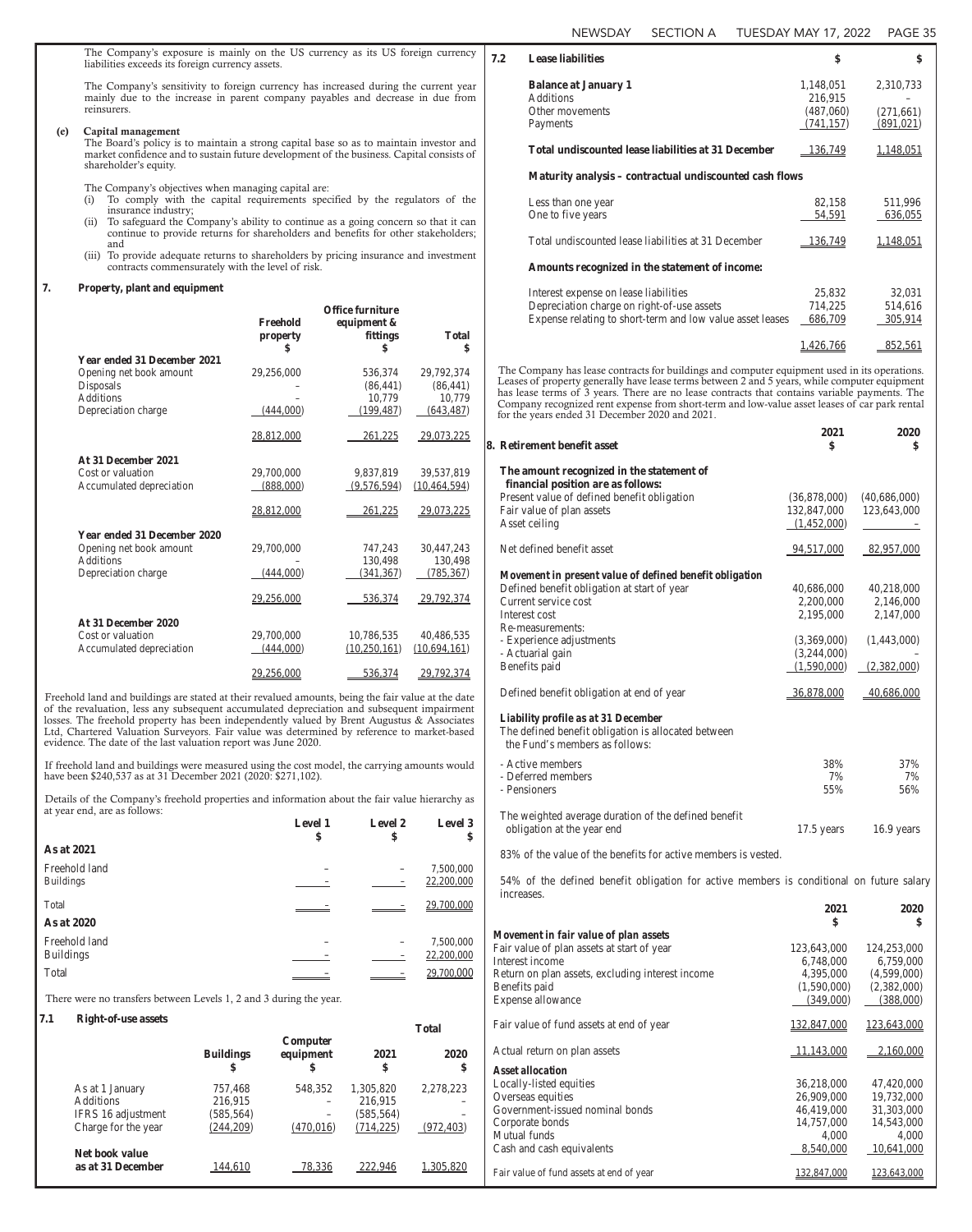### PAGE 36 NEWSDAY SECTION A TUESDAY MAY 17, 2022

All asset values as at 31 December were provided by the plan's Trustee. Overseas equities have quoted prices in active markets. Local equities also have quoted prices but the market is relatively illiquid. The plan's government bonds were issued by the Government of Trinidad and Tobago, which also guarantees some of the corporate bonds held by the plan. The plan's assets were invested in a strategy agreed with the plan's Trustee and Management Committee but there has been no investment activity since 2009. The investment strategy is largely dictated by statutory constraints (at least 80% of the assets must be invested in Trinidad and Tobago and no more than 50% in equities) and the availability of suitable investments. There are no asset-liability matching strategies used by the plan. *(Income)/expense recognized in the statement of income* Current service cost 2,200,000 2,146,000<br>Net interest on net defined benefit asset (4,553,000) (4,612,000) Net interest on net defined benefit asset (4,553,000) (4,612,000)<br>Administrative expenses 349,000 388,000 Administrative expenses Net pension credit (2,004,000) (2,078,000) *Re-measurements recognized in the statement of other comprehensive income* Experience (gain)/loss (11,008,000) 3,156,000 Effect of asset ceiling 1,452,000  $(9,556,000)$   $3,156,000$ **2021 2020 \$ \$** *Reconciliation of opening and closing statement of financial position balances*  Opening retirement benefit asset 82,957,000 84,035,000<br>Net pension credit 2.004.000 2.078.000 Net pension credit Re-measurement recognized in other comprehensive income 9,556,000 (3,156,000) Closing retirement benefit asset 94,517,000 82,957,000 **Summary of principal assumptions As at 31 December**  Discount rate 6.0% 5.5% General salary increases Salary increases due to age, merit and promotion 1.0% 1.0% Total individual salary increases Future pension increases 3.0% 3.0% 3.0% Assumptions regarding future mortality are based on published mortality tables. The life expectancies underlying the value of the defined benefit obligation as at 31 December 2020 and 2021 are as follows: **2021 2020**  Life expectancy at age 60 for current pensioner in year - Male 21.9 21.8 - Female 26.1 26.0 Life expectancy at age 60 for current members age 40 in years - Male 22.8 22.7 - Female 27.0 27.0 **Sensitivity analysis**  The calculation of the defined benefit obligation is sensitive to the assumptions used. The following table summarizes how the defined benefit obligation as at 31 December 2021 would have changed as a result of a change in the assumptions used. **1% pa. higher 1% pa. lower \$ \$** 

| 6,950,000   |
|-------------|
| (1,877,000) |
| (3,583,000) |
|             |

An increase of 1 year in the assumed life expectancies shown above would increase the defined benefit obligation at 31 December 2021 by \$935,000 (2020: \$1,080,000).

These sensitivities were calculated by re-calculating the defined benefit obligation using the revised assumptions.

### Funding

The Company meets the balance of the cost of funding the defined benefit pension fund and the Company must pay contributions at least equal to those paid by the members, which are fixed. The funding requirements are based on regular (at least every 3 years) actuarial valuations of the Fund and the assumptions used to determine the funding required may differ from those set out above. The Company expects to pay no contributions to the pension fund over 2022 (2021: nil).

| 9. | <b>Investment securities</b> | 2021       | 2020       |  |  |
|----|------------------------------|------------|------------|--|--|
|    | Available-for-sale           | \$         | \$         |  |  |
|    | <b>Ouoted</b> shares         | 1,274,671  | 1,085,995  |  |  |
|    | <b>Held-to-maturity</b>      |            |            |  |  |
|    | Debt securities              | 78,450,543 | 84,496,705 |  |  |
|    |                              | 79,725,214 | 85,582,700 |  |  |

|     |                                                                                                                                                       | 2021<br>\$                                                                 | <b>2020</b>                                                                   |
|-----|-------------------------------------------------------------------------------------------------------------------------------------------------------|----------------------------------------------------------------------------|-------------------------------------------------------------------------------|
| 10. | <b>Receivables and prepayments</b>                                                                                                                    |                                                                            | \$<br>(Restated)                                                              |
|     | Premium receivable, net<br>Accrued income<br>Other receivables<br>Tax recoverable<br>Prepaid commission                                               | 45,785,948<br>1,510,761<br>16,319,085<br>548,840<br>9,289,370              | 45,394,091<br>1,280,644<br>17,762,814<br>548,840<br>7,255,395                 |
|     |                                                                                                                                                       | 73,454,004                                                                 | <u>72,241,784</u>                                                             |
|     | 11. Share capital                                                                                                                                     | 2021<br>\$                                                                 | 2020<br>\$                                                                    |
|     | Authorized<br>Unlimited shares of no par value                                                                                                        |                                                                            |                                                                               |
|     | <i>Issued</i><br>10,000,000 shares of no par value<br>4,200,000 shares at no par value                                                                | 16,793,955<br>73,780,000                                                   | 16,793,955<br>73,780,000                                                      |
|     |                                                                                                                                                       | 90,573,955                                                                 | <u>90,573,955</u>                                                             |
|     | 12. Revaluation reserve                                                                                                                               |                                                                            |                                                                               |
|     | Balance at 1 January<br>Net fair value adjustment on available-for-sale investments                                                                   | 2,927,661<br>198,627                                                       | 2,982,202<br>(54, 541)                                                        |
|     | Balance at 31 December                                                                                                                                | 3,126,288                                                                  | 2,927,661                                                                     |
|     | 13. Insurance liabilities and reinsurance assets                                                                                                      |                                                                            |                                                                               |
|     | Insurance liabilities – by line of business                                                                                                           |                                                                            |                                                                               |
|     | Claims reported and loss adjustment:<br>Commercial and private property                                                                               | 4,990,798                                                                  | 4,505,525                                                                     |
|     | Motor<br>Public liability<br>Workmen's compensation and Bonds<br>Claims incurred but not reported                                                     | 40,417,496<br>1,642,116<br>4,849,849<br>26,806,241                         | 35,440,832<br>2,063,542<br>5,215,575<br>25,112,690                            |
|     | <b>Total insurance claims liability - gross</b>                                                                                                       | 78,706,500                                                                 | 72,338,164                                                                    |
|     |                                                                                                                                                       | 2021<br>\$                                                                 | 2020<br>\$<br>(Restated)                                                      |
|     | Unearned premiums:<br>Commercial and private property<br>Motor<br>Liability<br>Workmen's compensation<br><b>Bonds</b><br>Unexpired risk provision     | 32,623,310<br>25,178,839<br>2,194,281<br>1,256,007<br>(9,915)<br>1,173,709 | 24,036,934<br>21,647,910<br>1,609,709<br>1,120,622<br>(452, 872)<br>1,201,321 |
|     | Total unearned premiums and unexpired risk liability                                                                                                  |                                                                            |                                                                               |
|     | - gross                                                                                                                                               | 62,416,231                                                                 | 49,163,624                                                                    |
|     | Total insurance liabilities - gross                                                                                                                   | 141, 122, 731                                                              | 121,501,788                                                                   |
|     | <b>Insurance liabilities – gross</b>                                                                                                                  | 2021<br>\$                                                                 | <b>2020</b>                                                                   |
|     | The following shows the summary of insurance liabilities<br>and unearned premiums:                                                                    |                                                                            | (Restated)                                                                    |
|     | Claims reported and loss adjustment expenses<br>Claims incurred but not reported                                                                      | 51,900,259<br>26,806,241                                                   | 47,225,474<br>25,112,690                                                      |
|     | <b>Total insurance claims liability - gross</b>                                                                                                       | <u>78,706,500</u>                                                          | <u>72,338,164</u>                                                             |
|     | Unearned premiums<br>Unexpired risk provision                                                                                                         | 61,242,522<br>1,173,709                                                    | 47,962,303<br>1,201,321                                                       |
|     | Total unearned premiums and unexpired risk - gross                                                                                                    | 62,416,231                                                                 | 49,163,624                                                                    |
|     | <b>Total insurance liabilities - gross</b>                                                                                                            | 141, 122, 731                                                              | 121,501,788                                                                   |
|     | During 2021 it was noted that reports used for unearned premiums for the prior period<br>overstated the insurance liabilities amount for that period. |                                                                            |                                                                               |

Prior period adjustments were included in the 2020 balances to take account of this issue. Refer to Note 21 for further details on this restatement.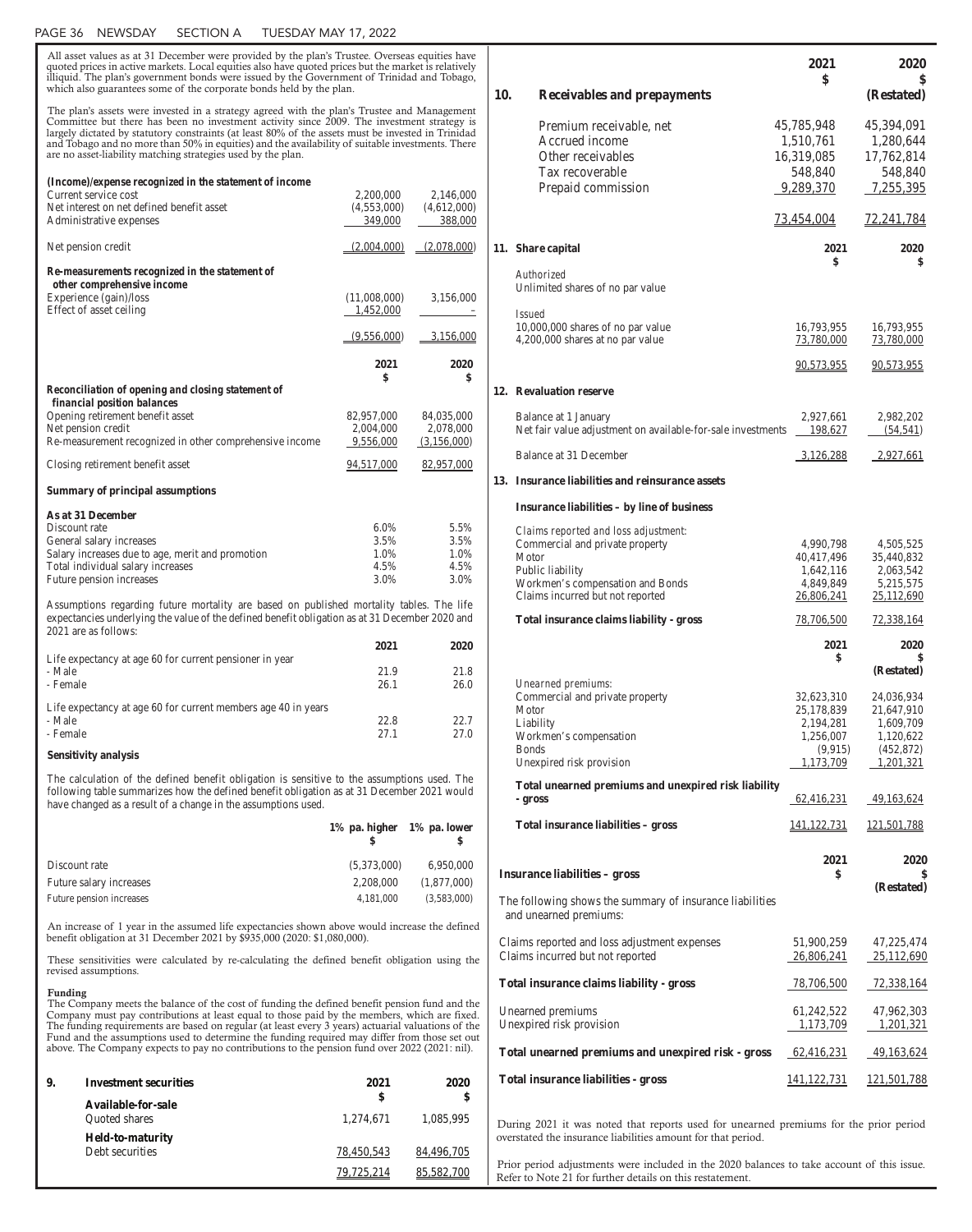|                    | 2021                     |                  |                                                                        |                    | 2020                     |                  |
|--------------------|--------------------------|------------------|------------------------------------------------------------------------|--------------------|--------------------------|------------------|
| <b>Gross</b><br>\$ | <b>Reinsurance</b><br>\$ | <b>Net</b><br>\$ |                                                                        | <b>Gross</b><br>\$ | <b>Reinsurance</b><br>\$ | <b>Net</b><br>\$ |
| 20,121,309         | (2,578,632)              | 17,542,677       | Claims reserves<br>Notified claims incurred                            | 20,527,265         | (4,360,528)              | 16,166,737       |
| 52,216,855         | (5,994,362)              | 46,222,493       | but not reported                                                       | 54,776,544         | (13,083,514)             | 41,693,030       |
| 72,338,164         | (8,572,994)              | 63,765,170       | <b>Total at beginning of</b><br>year<br>Cash paid for claims           | 75,303,809         | (17, 444, 042)           | 57,859,767       |
| (41, 667, 331)     | 15,209,610               | (26, 457, 721)   | settled in year<br>Increase/(decrease) in<br>liabilities arising from: | (52, 461, 474)     | 18, 141, 494             | (34,319,980)     |
| 21,406,712         | (8,651,875)              | 12,754,837       | Current year claims                                                    | 20,121,309         | (3,768,671)              | 16,352,638       |
| 26,628,955         | (10, 762, 531)           | 15,866,424       | Prior year claims                                                      | 29,374,520         | (5,501,775)              | 23,872,745       |
| 78,706,500         | (12,777,790)             | 65,928,710       | Total at end of year                                                   | 72,338,164         | (8,572,994)              | 63,765,170       |
| 21,406,712         | (3,475,323)              | 17,931,389       | Current year claims                                                    | 20,121,309         | (2,578,632)              | 17,542,677       |
| 57,299,788         | (9,302,467)              | 47,997,321       | Prior year claims                                                      | 52,216,855         | (5,994,362)              | 46,222,493       |
| 78,706,500         | (12,777,790)             | 65,928,710       | Total at end of year                                                   | 72,338,164         | (8,572,994)              | 63,765,170       |
|                    | 2021                     |                  |                                                                        |                    | 2020                     |                  |
| <b>Gross</b>       | <b>Reinsurance</b>       | <b>Net</b>       |                                                                        | <b>Gross</b>       | <b>Reinsurance</b>       | <b>Net</b>       |
| \$                 | \$                       | \$               | <b>Unearned premium</b>                                                | \$<br>(Restated)   | \$                       | \$<br>(Restated) |
|                    |                          |                  | provision at beginning of                                              |                    |                          |                  |
| 47,962,303         | (6,185,584)              | 41,776,719       | year                                                                   | 69,434,098         | (34, 112, 636)           | 35,321,462       |
| 61,242,522         | (12, 568, 275)           | 48,674,274       | Increase in the year                                                   | 47,962,303         | (6, 185, 584)            | 41,776,719       |
| (47, 962, 303)     | 6,185,584                | (41, 776, 719)   | Release in the year                                                    | (69, 434, 098)     | 34,112,636               | (35,321,462)     |
| 61,242,522         | (12, 568, 275)           | 48,674,274       | Total at end of year                                                   | 47,962,303         | (6, 185, 584)            | 41,776,719       |
|                    |                          |                  | <b>Unexpired risk provision</b>                                        |                    |                          |                  |
| 1,201,321          |                          | 1,201,321        | at beginning of year                                                   | 1,258,420          |                          | 1,258,420        |
| 1,173,709          |                          | 1,173,709        | Increase in the year                                                   | 1,201,321          |                          | 1,201,321        |
| (1,201,321)        |                          | (1,201,321)      | Release in the year                                                    | (1,258,420)        |                          | (1,258,420)      |
| 1,173,709          |                          | 1,173,709        | Total at end of year                                                   | 1,201,321          |                          | 1,201,321        |

The risks associated with these insurance contracts and in particular, casualty insurance contracts, are complex and subject to a number of variables that complicate quantitative sensitivity analysis. The Company has no known or reported latent claims such as disease or asbestosis and therefore no actuarial analysis is made. The development of insurance liabilities provides a measure of the Company's ability to estimate the ultimate value of claims. The table below illustrates how the Company's estimate of total claims outstanding for each accident year has changed at successive year-ends.

| <b>Accident year – Gross</b>                                                                                     | 2017                     | 2018                     | 2019                     | 2020                     | 2021                         | <b>Total</b>                  |  |  |
|------------------------------------------------------------------------------------------------------------------|--------------------------|--------------------------|--------------------------|--------------------------|------------------------------|-------------------------------|--|--|
| Estimate of ultimate claims costs (gross):                                                                       |                          |                          |                          |                          |                              |                               |  |  |
| - at end of accident year                                                                                        | 103,980,381              | 95,126,105               | 75,303,809               | 72,338,164               | 78,706,500                   |                               |  |  |
| - one year later                                                                                                 | 61,174,447               | 46,840,907               | 14,722,244               | 8,467,052                |                              |                               |  |  |
| - two years later                                                                                                | 33,922,998               | 9,871,995                | 9,011,297                |                          |                              |                               |  |  |
| - three years later                                                                                              | 7,650,094                | 4,042,811                |                          |                          |                              |                               |  |  |
| - four years later                                                                                               | 3,421,809                |                          |                          |                          |                              |                               |  |  |
| Current estimate of cumulative claims incurred<br>Cumulative payments to date                                    | 3,421,809<br>(1,579,823) | 4,042,811<br>(1,510,421) | 9,011,297<br>(2,719,052) | 8,467,052<br>(9,598,413) | 78,706,500<br>(23, 243, 827) | 103,649,469<br>(38, 651, 536) |  |  |
|                                                                                                                  |                          |                          |                          |                          |                              |                               |  |  |
| Liability recognized in the statement of<br>financial position                                                   | ,841,986                 | 2,532,390                | 6,292,245                | (1,131,361)              | 55,462,673                   | 64,997,933                    |  |  |
| Liability in respect of prior years                                                                              |                          |                          |                          |                          |                              |                               |  |  |
| Total liability included in the statement of financial position<br>78,706,500                                    |                          |                          |                          |                          |                              |                               |  |  |
| It is impractical to prepare information about claims development that occurred prior to the 2016 accident year. |                          |                          |                          |                          |                              |                               |  |  |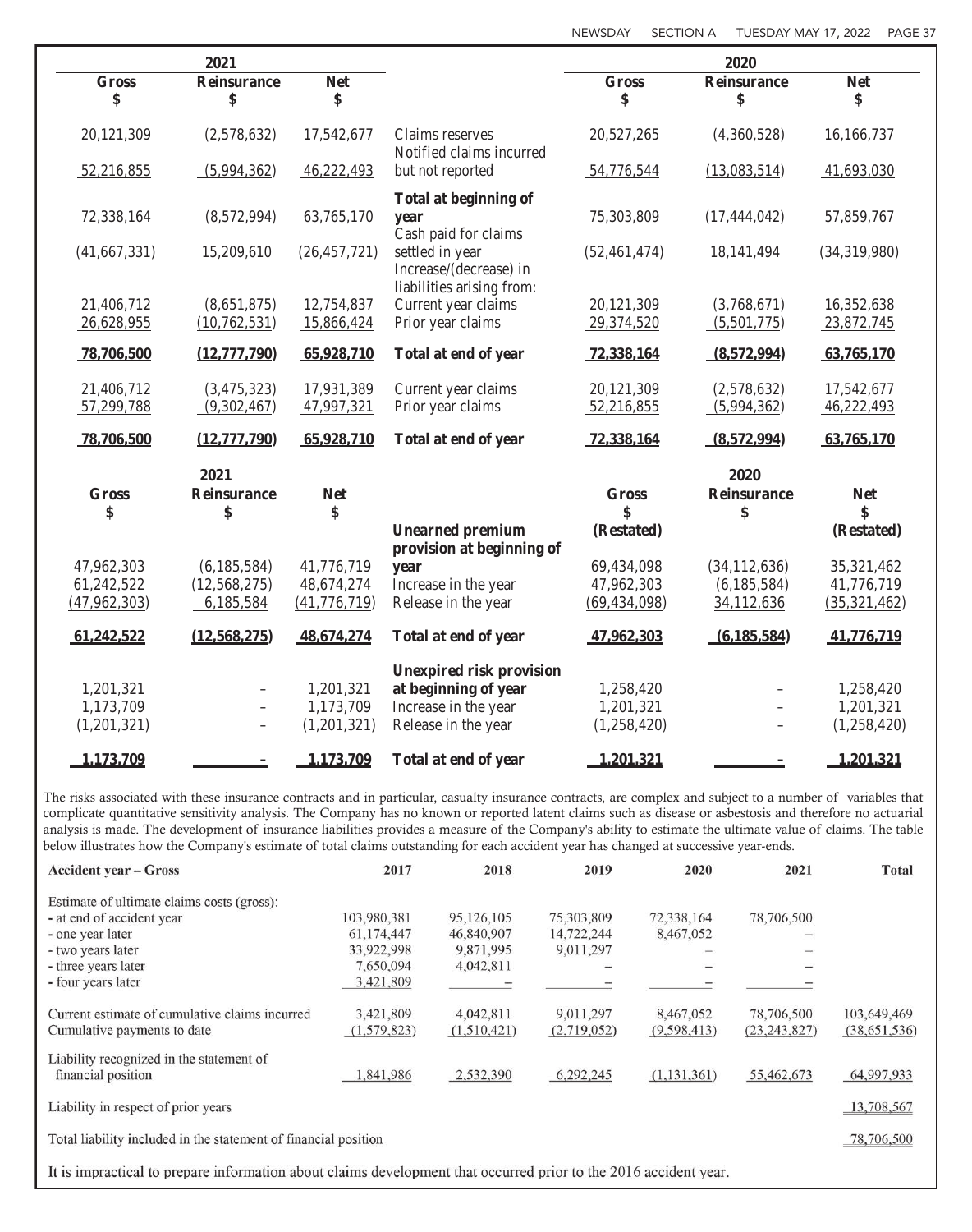| 14. |                                                                                                  | Insurance claims and loss adjustment expenses |                      |                          |                                                                                                                                                                                 |              |                            |                          |                          |                            |
|-----|--------------------------------------------------------------------------------------------------|-----------------------------------------------|----------------------|--------------------------|---------------------------------------------------------------------------------------------------------------------------------------------------------------------------------|--------------|----------------------------|--------------------------|--------------------------|----------------------------|
|     |                                                                                                  | 2021                                          |                      |                          |                                                                                                                                                                                 |              |                            | 2020                     |                          |                            |
|     | <b>Gross</b>                                                                                     | <b>Reinsurance</b>                            | <b>Net</b>           |                          |                                                                                                                                                                                 | <b>Gross</b> |                            | <b>Reinsurance</b>       | <b>Net</b>               |                            |
|     | \$                                                                                               | \$                                            | \$                   |                          |                                                                                                                                                                                 | \$           |                            | \$                       | \$                       |                            |
|     |                                                                                                  |                                               |                      |                          | Current year claims and                                                                                                                                                         |              |                            |                          |                          |                            |
|     | 23, 243, 827                                                                                     | (7,438,513)                                   | 15,805,314           |                          | loss adjustment expenses                                                                                                                                                        | 25,425,390   |                            | (5,678,594)              | 19,746,796               |                            |
|     |                                                                                                  |                                               |                      |                          | Prior year claims and loss                                                                                                                                                      |              |                            |                          |                          |                            |
|     | 24,283,083                                                                                       | (7,771,097)                                   | 16,511,986           | adjustment expenses      |                                                                                                                                                                                 | 26,139,838   |                            | (12, 462, 900)           | 13,676,938               |                            |
|     | 47,526,910                                                                                       | (15,209,610)                                  | 32,317,300           |                          |                                                                                                                                                                                 | 51,565,228   |                            | (18, 141, 494)           | 33,423,734               |                            |
|     |                                                                                                  |                                               | 2021                 | 2020                     | 18. Related party transactions                                                                                                                                                  |              |                            |                          |                          |                            |
|     | 15. Taxation                                                                                     |                                               |                      | \$                       |                                                                                                                                                                                 |              |                            |                          |                          |                            |
|     | <b>Business levy</b>                                                                             |                                               | 846,439              | 887,957                  | Balances and transactions between the Parent and other related parties are disclosed below. The<br>following balances were outstanding at the year-end of the reporting period: |              |                            |                          |                          |                            |
|     | Other charges                                                                                    |                                               |                      | 388,462                  |                                                                                                                                                                                 |              |                            |                          |                          |                            |
|     | Deferred tax                                                                                     |                                               | (992, 784)           | (5,520,406)              | 18.1<br><b>Trading transactions</b>                                                                                                                                             |              |                            |                          |                          |                            |
|     |                                                                                                  |                                               |                      |                          |                                                                                                                                                                                 |              | <b>Amounts owed</b>        |                          |                          | <b>Amounts owed</b>        |
|     |                                                                                                  |                                               | (146, 345)           | (4,243,987)              |                                                                                                                                                                                 |              | to related parties<br>2021 | 2020                     | 2021                     | by related parties<br>2020 |
|     | The following is a reconciliation between tax and accounting profit multiplied by the applicable |                                               |                      |                          |                                                                                                                                                                                 |              | \$                         | \$                       | \$                       | \$                         |
|     | tax rate:                                                                                        |                                               |                      |                          |                                                                                                                                                                                 |              |                            |                          |                          |                            |
|     |                                                                                                  |                                               | 2021                 | 2020                     | NAGICO (St. Lucia) Limited<br>NAGICO Insurance (Grenada) Ltd.                                                                                                                   |              |                            |                          | 4,783<br>6,762           | 19,229<br>34,921           |
|     |                                                                                                  |                                               | \$                   |                          | St. Vincent Insurances Ltd.                                                                                                                                                     |              | (730)                      | (730)                    | $\overline{\phantom{a}}$ |                            |
|     | Loss before tax                                                                                  |                                               |                      |                          | NAGICO Life Insurance N.V.                                                                                                                                                      |              |                            | $\overline{\phantom{0}}$ | 57,095                   |                            |
|     |                                                                                                  |                                               | (1,835,964)          | (1,329,763)              | Intercompany-Saba                                                                                                                                                               |              |                            |                          | 12,500                   | 9,831                      |
|     | Tax at the applicable rate                                                                       |                                               | (550, 789)           | (398, 929)               | National General Insurance Corporation N.V.                                                                                                                                     |              |                            |                          | $\overline{\phantom{a}}$ | 509,215                    |
|     | Net tax effect of items exempt for tax purposes                                                  |                                               | (2,295,611)          | (4,733,015)              | NAGICO Curacao Limited<br>NAGICO Aruba N.V.                                                                                                                                     |              |                            | $\overline{\phantom{a}}$ | 94,440<br>122,344        | 101,567<br>122,344         |
|     | <b>Business levy</b>                                                                             |                                               | 846,439              | 887,957                  | NAGICO (Antigua) Limited                                                                                                                                                        |              |                            | $\overline{\phantom{m}}$ | 23,169                   |                            |
|     | Tax losses utilized                                                                              |                                               | 1,853,616            | $\overline{\phantom{a}}$ | NAGICO (Anguilla) Limited                                                                                                                                                       |              |                            | (70, 895)                | 7,999                    |                            |
|     |                                                                                                  |                                               |                      |                          | NAGICO (St. Kitts) Limited                                                                                                                                                      |              |                            | $\overline{\phantom{a}}$ | 335,674                  |                            |
|     |                                                                                                  |                                               | (146, 345)           | (4,243,987)              | NAGICO (Dominica) Limited                                                                                                                                                       |              |                            |                          | 7,642                    |                            |
|     | Movement in net deferred tax liability                                                           |                                               |                      |                          | NAGICO British Virgin Islands Limited                                                                                                                                           |              |                            | $\overline{\phantom{m}}$ | 55,159<br>22,497         |                            |
|     | Balance at the beginning of the year                                                             |                                               | 13,654,456           | 20,121,662               | NAGICO (Montserrat) Limited<br>NAGICO (Turks & Caicos)) Limited                                                                                                                 |              | $\overline{\phantom{a}}$   | $\overline{\phantom{m}}$ | 5,238                    |                            |
|     | Credit to the statement of income                                                                |                                               | (992, 784)           | (5,520,406)              | NAGICO Bonaire Life Insurance                                                                                                                                                   |              | (5,573)                    | (5,573)                  |                          |                            |
|     | Charge to retained earnings                                                                      |                                               | 3,242,296            |                          | NAGICO Insurance (Bahamas) Limited                                                                                                                                              |              | (4,105)                    | (6,421)                  |                          |                            |
|     | Charge/(credit) to other comprehensive income                                                    |                                               | 2,866,800            | (946,800)                | NAGICO Information Technology Center                                                                                                                                            |              |                            | $\overline{\phantom{a}}$ | 773,776                  | 761,093                    |
|     |                                                                                                  |                                               | 18,770,768           | 13,654,456               |                                                                                                                                                                                 |              | (10, 408)                  | (83,619)                 | 1,529,078                | 1,558,200                  |
|     |                                                                                                  |                                               |                      |                          | National General Insurance                                                                                                                                                      |              |                            |                          |                          |                            |
|     | Composition of deferred tax (assets)/liabilities                                                 |                                               |                      |                          | Corporation (NAGICO) N.V.                                                                                                                                                       |              | (4,455,737)                | (28, 189, 907)           |                          |                            |
|     | <b>IBNR</b><br>Tax losses                                                                        |                                               | (8,041,872)          | (7,527,994)              |                                                                                                                                                                                 |              |                            |                          |                          |                            |
|     |                                                                                                  |                                               | (4,601,033)          | (6,425,025)              | Transactions with the ultimate parent company and related parties, including associated                                                                                         |              |                            |                          |                          |                            |
|     | <b>Total deferred tax assets</b>                                                                 |                                               | (12, 642, 905)       | (13,953,019)             | companies consist of management fees, reinsurance and excess of loss.                                                                                                           |              |                            |                          |                          |                            |
|     |                                                                                                  |                                               |                      |                          | 19. Expenses of management                                                                                                                                                      |              |                            |                          |                          |                            |
|     | Property, plant and equipment                                                                    |                                               | 3,032,714            | 2,673,044                |                                                                                                                                                                                 |              |                            | 2021                     | 2020                     |                            |
|     | Retirement benefit asset<br>Right-of-use assets                                                  |                                               | 28,355,100<br>25,859 | 24,887,100<br>47,331     | <b>Staff costs</b><br>(a)                                                                                                                                                       |              | $\frac{0}{0}$              | \$                       | $\frac{0}{0}$            | \$                         |
|     |                                                                                                  |                                               |                      |                          |                                                                                                                                                                                 |              |                            |                          |                          |                            |
|     | <b>Total deferred tax liabilities</b>                                                            |                                               | 31,413,673           | 27,607,475               | <b>Bonus</b><br>Salary                                                                                                                                                          |              |                            | 336,978<br>12.912.998    |                          | 736,205<br>14.252.259      |
|     |                                                                                                  |                                               |                      |                          |                                                                                                                                                                                 |              |                            |                          |                          |                            |

The applicable corporation tax rate of 30% has been applied to the years 2020 and 2021 as at the reporting date. Deferred tax balances have been calculated at this rate and will apply in future periods. As at 31 December 2021, a deferred tax asset, which relates to tax losses that are still to be compensated, has been recognized, as it is probable that future taxable profits will be available against which the Company can utilize the tax losses.

| 16. | Other operating and administrative expenses | 2021<br>\$ | 2020<br>\$ |
|-----|---------------------------------------------|------------|------------|
|     | Staff cost                                  | 21,100,528 | 21,553,961 |
|     | Depreciation                                | 1,357,712  | 1,757,770  |
|     | Advertising                                 | 477,663    | 293,872    |
|     | <b>Utilities</b>                            | 257,762    | 249,513    |
|     | Professional fees                           | 2,070,700  | 2,323,638  |
|     | Finance cost                                | 882,431    | 1,051,920  |
|     | <b>Bad debts</b>                            | 1,387,023  | 41,687     |
|     | Communication                               | 451,368    | 440,793    |
|     | Travel and entertainment                    | 9,507      | 143,471    |
|     | Property maintenance                        | 691,888    | 546,933    |
|     | Other maintenance                           | 419,273    | 987,553    |
|     | Roadside assistance                         | 1,782,000  | 1,782,000  |
|     | Green fund levy                             | 425,282    | 451,882    |
|     | Other miscellaneous expenses                | 1,784,071  | 1,406,285  |
|     |                                             | 33,097,208 | 33,031,278 |

## 17. Capital commitments and contingent liabilities

The Company had no outstanding capital commitments as at 31 December 2021 (2020: nil).

As at 31 December 2021 (2020: nil), there were certain legal proceedings outstanding against the Company. No provision has been made as professional advice indicates that it is unlikely that any significant loss will arise or that it would be premature at this stage of the action to determine the eventuality.

| (a) | <b>Staff costs</b>                          | $\frac{0}{0}$ | \$          | $\frac{0}{0}$ | \$          |
|-----|---------------------------------------------|---------------|-------------|---------------|-------------|
|     | <b>Bonus</b>                                |               | 336,978     |               | 736,205     |
|     | Salary                                      |               | 12,912,998  |               | 14,252,259  |
|     | Travel allowance                            |               | 705,444     |               | 761,235     |
|     | Housing allowance                           |               | 87,000      |               | 87,000      |
|     | Pension fund contributions                  |               | (1,763,407) |               | (1,825,929) |
|     | National insurance contributions            |               | 873,397     |               | 935,135     |
|     | Group accident health                       |               | 380,129     |               | 398,192     |
|     | Group life contributions                    |               | 253,436     |               | 9,937       |
|     | Training/tuition/subscription - staff costs |               | 151,618     |               | 156,935     |
|     | Management fees                             |               | 6,525,705   |               | 5,302,074   |
|     | Other staff related cost                    |               | 495,751     |               | 706,291     |
|     | Staff entertainment                         |               | 141,479     |               | 34,627      |
|     | <b>Total staff costs</b>                    | 64            | 21,100,528  | 65            | 21,553,961  |
|     |                                             |               | 2021        | 2020          |             |
| (b) | <b>Accommodation</b>                        | $\frac{0}{0}$ | \$          | $\frac{0}{0}$ | \$          |
|     | Office building:                            |               |             |               |             |
|     | Port of Spain office maintenance            |               | 328,319     |               | 312,501     |
|     | San Fernando office maintenance             |               | 233,792     |               | 188,927     |
|     | Tobago office rental/maintenance            |               | 44,779      |               | 15,890      |
|     | Chaguanas office rental/maintenance         |               | 84,998      |               | 29,615      |
|     | Depreciation:                               |               |             |               |             |
|     | Freehold properties                         |               | 444,000     |               | 444,000     |
|     | Furniture, fittings and equipment           |               | 142,997     |               | 327,745     |
|     | Air condition units                         |               | 6,669       |               | 20,057      |
|     | Motor vehicle                               |               |             |               | 102,777     |
|     | Computer equipment/software                 |               | 49,821      |               | (109, 212)  |
|     | Right-of-use assets                         |               | 714,225     |               | 972,403     |
|     | Electricity                                 |               | 223,244     |               | 237,875     |
|     | Water                                       |               | 34,518      |               | 11,638      |
|     | Car park rental                             |               | 226,060     |               | 131,075     |
|     | Security                                    |               | 472,519     |               | 460,464     |
|     | Lease office equipment                      |               | 460,648     |               | 514,616     |
|     | <b>Total accommodation</b>                  | 10            | 3,466,589   | 11            | 3,660,371   |